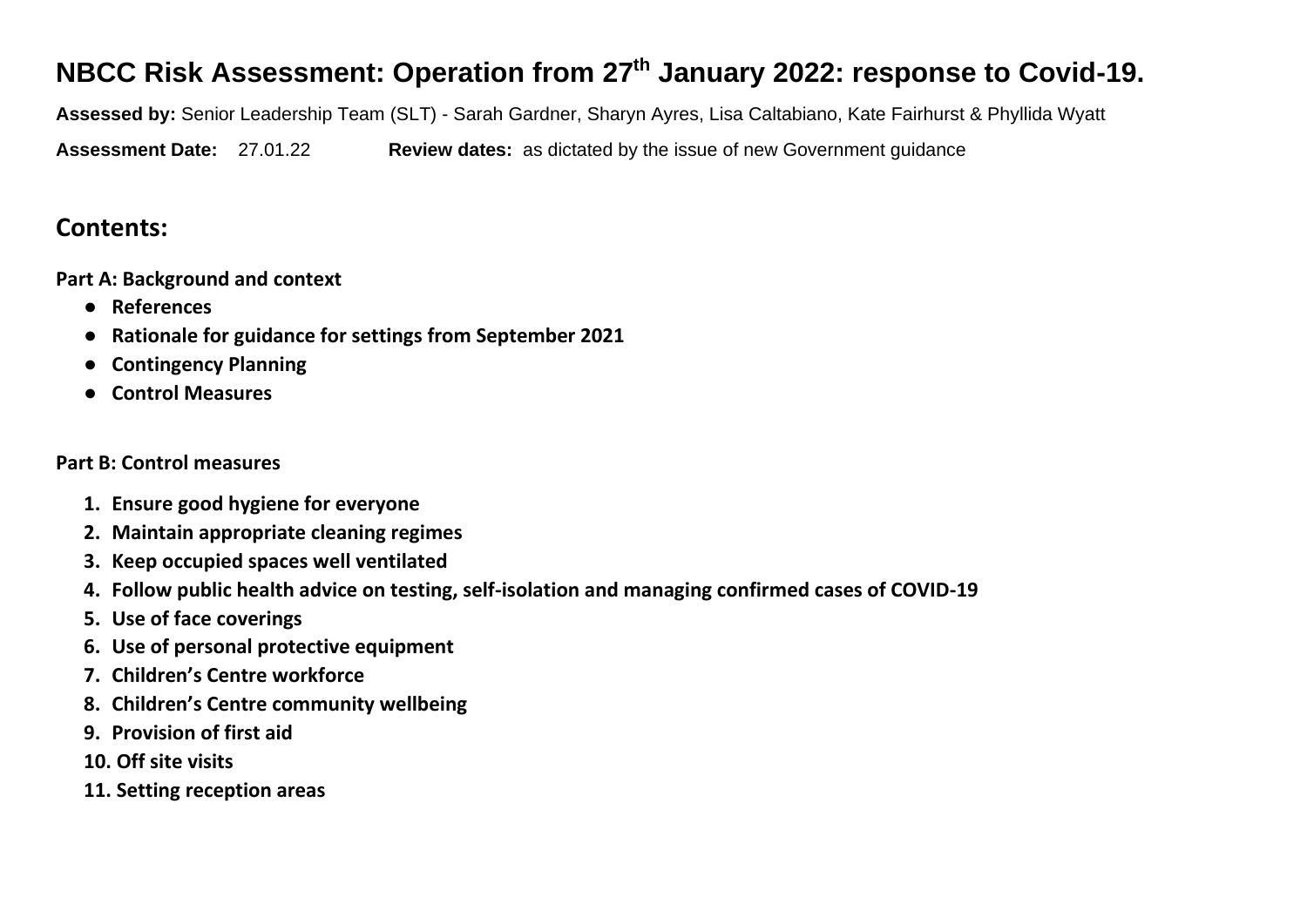## **Part A: Background and Context**

Control measures in this risk assessment reflect government guidance for schools. As North Bristol Children's Centre (NBCC) operates on school sites the same considerations need to be adhered to. Therefore, where school is stated within this risk assessment this also includes the CC's setting.

#### **This risk assessment has been developed with reference to:**

- Schools Covid-19 operational guidance (updated 19 January 2022) [Actions for schools during the coronavirus outbreak -](https://www.gov.uk/government/publications/actions-for-schools-during-the-coronavirus-outbreak) GOV.UK (www.gov.uk).
- Actions for early years and childcare providers during the COVID-19 pandemic (updated 20 January 2022) [Actions for early years and childcare providers](https://www.gov.uk/government/publications/coronavirus-covid-19-early-years-and-childcare-closures)  [during the coronavirus \(COVID-19\) outbreak -](https://www.gov.uk/government/publications/coronavirus-covid-19-early-years-and-childcare-closures) GOV.UK (www.gov.uk)
- Contingency Framework: Education and childcare settings (updated 21 January 2022) [Contingency framework: education and childcare settings -](https://www.gov.uk/government/publications/coronavirus-covid-19-local-restrictions-in-education-and-childcare-settings/contingency-framework-education-and-childcare-settings) GOV.UK [\(www.gov.uk\)](https://www.gov.uk/government/publications/coronavirus-covid-19-local-restrictions-in-education-and-childcare-settings/contingency-framework-education-and-childcare-settings)

#### **Rationale for guidance for schools from September 2021.**

Government guidance has been developed on the premise that disruption to children and young people's education must be minimised. The Evidence summary: COVID-19 - children, young people and education settings - GOV.UK (www.gov.uk) sets out the evidence relevant to, and in support of, the government's decision to revise the guidance on the COVID-19 safe working and protective measures that have been used within settings, colleges and early years settings in England during the pandemic.

In making this decision, the government has balanced education and public health considerations – weighing the impact of these measures on teaching, educational attainment, the health and wellbeing of children, pupils, students and staff and the functioning of schools, colleges and early years settings, against the COVID-19 risks in a context that has now fundamentally changed due to the success of the vaccination programme.

The government continues to manage the risk of serious illness from the spread of the virus. The Prime Minister announced on 27 November the temporary introduction of new measures as a result of the Omicron variant and on 8 December that Plan B, set out in the autumn and winter plan 2021, was being enacted. As a result, these measures are reflected in this guidance for schools. This advice remains subject to change as the situation develops.

COVID-19 continues to be a virus that we learn to live with. NBCC's priority is to deliver face-to-face, high-quality support to all families.

As at 27<sup>th</sup> January 2022, we are adapting this risk assessment to take into consideration advice issued by their local Public Health Team and other updates relevant to our activities and experience in practice.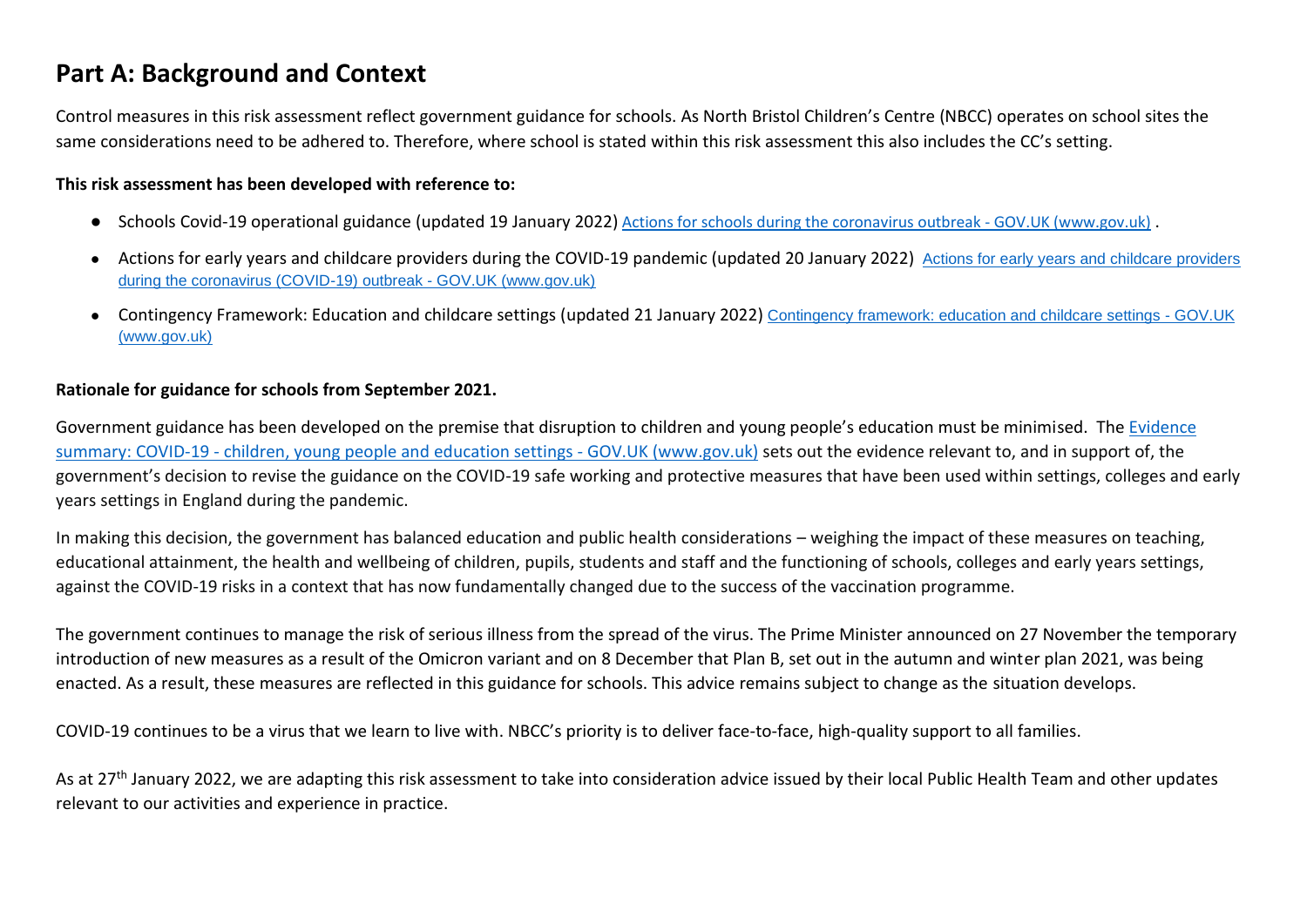#### **Contingency Planning**

Government guidance requires settings to have an Outbreak Management Plan (sometimes called contingency plan) outlining how they would operate if any of the following circumstances applied to their setting or area:

- a COVID-19 outbreak within a setting
- if there is extremely high prevalence of COVID-19 in the community and other measures have failed to reduce transmission
- as part of a package of measures responding to a Variant of Concern (VoC)

This includes how we would ensure every family to receive the support to which they are normally entitled.

If necessary we will reinstate relevant control measures from our 2020-21 risk assessment to address the areas set out in [Contingency framework: education](https://www.gov.uk/government/publications/coronavirus-covid-19-local-restrictions-in-education-and-childcare-settings/contingency-framework-education-and-childcare-settings)  and childcare settings - [GOV.UK \(www.gov.uk\).](https://www.gov.uk/government/publications/coronavirus-covid-19-local-restrictions-in-education-and-childcare-settings/contingency-framework-education-and-childcare-settings) Our contingency plan is named Sept 2021 NBCC Contingency Plan.

#### **Control Measures**

This risk assessment addresses the essential control measures set out in the government guidance referred to above. They are as follows:

#### *Settings should:*

- *1. Ensure good hygiene for everyone.*
- *2. Maintain appropriate cleaning regimes.*
- *3. Keep occupied spaces well ventilated.*

#### *4. Follow public health advice on testing, self-isolation and managing confirmed cases of COVID-19.*

We have adapted this risk assessment in consultation with relevant partners including trade union representatives where available. This risk assessment will be made publicly available to those who wish to see it.

### **Part B:**

| What is the                              | What <b>Hazards</b> are present or | Who is      | What Severity | What Precautions (Existing Controls) are already in | What Likelihood   What is the Risk |                                |
|------------------------------------------|------------------------------------|-------------|---------------|-----------------------------------------------------|------------------------------------|--------------------------------|
| Task/Activity or                         | may be generated?                  | affected or | of Harm can   | place to either eliminate or reduce the risk of an  | is there of an                     | Rating?                        |
|                                          |                                    |             |               | accident happening?                                 |                                    |                                |
|                                          |                                    |             |               |                                                     |                                    | $\sqrt{S}$ (See Table 2 and 3) |
| <b>Environment</b> you<br>are assessing? |                                    |             |               |                                                     |                                    |                                |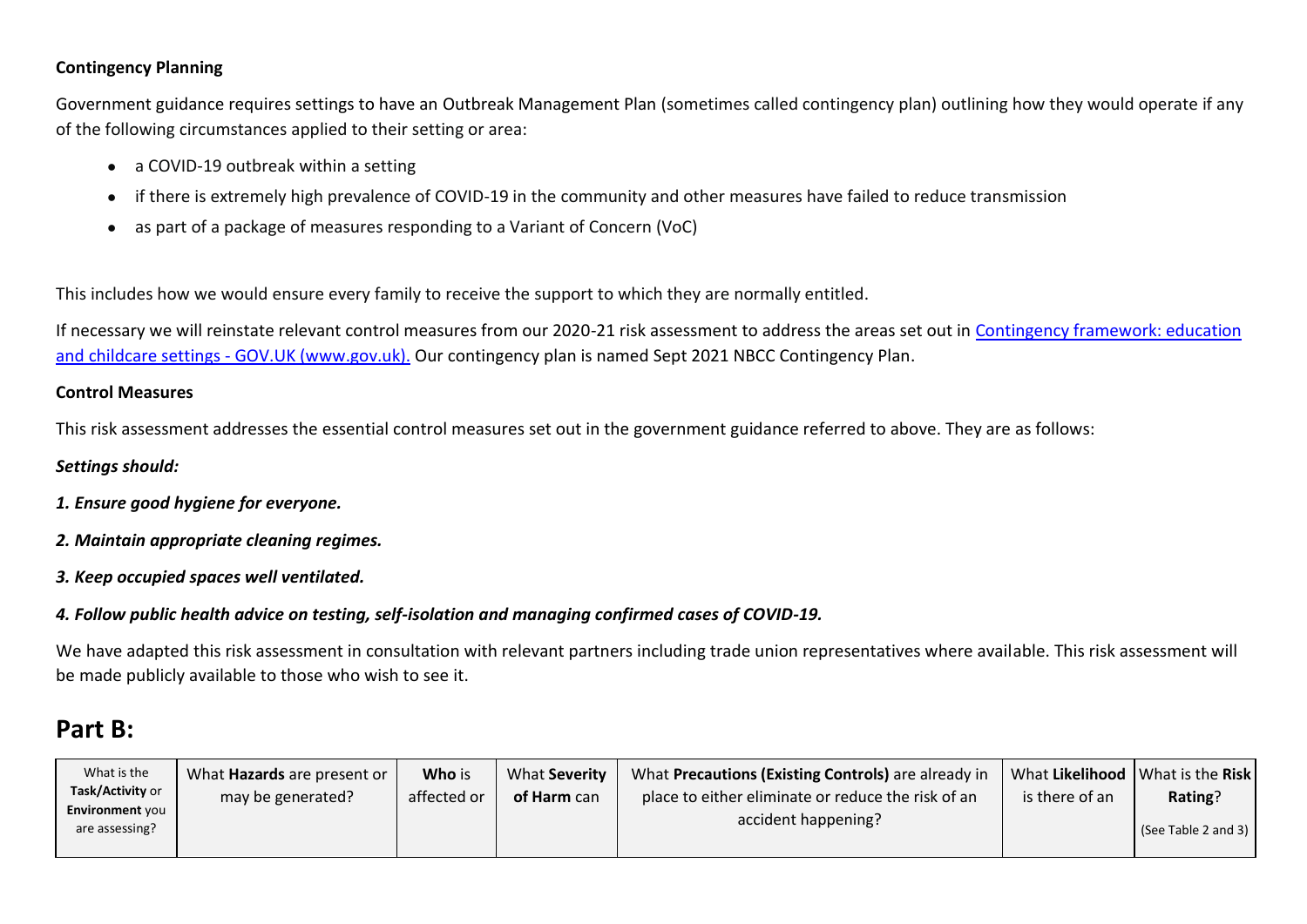|                                                                | (Use a row for each one<br>identified)                                                                | exposed to<br>hazards? | reasonably be<br>expected?<br>(See Table 1) |                                                                                                                                                                                                                                                                                                                                                                                                                                                                                                                                        | accident<br>occurring?<br>(See Table 1) |               |
|----------------------------------------------------------------|-------------------------------------------------------------------------------------------------------|------------------------|---------------------------------------------|----------------------------------------------------------------------------------------------------------------------------------------------------------------------------------------------------------------------------------------------------------------------------------------------------------------------------------------------------------------------------------------------------------------------------------------------------------------------------------------------------------------------------------------|-----------------------------------------|---------------|
|                                                                | 1: ENSURE GOOD HYGIENE FOR EVERYONE                                                                   |                        |                                             |                                                                                                                                                                                                                                                                                                                                                                                                                                                                                                                                        |                                         |               |
| Hand hygiene                                                   | Poor hand hygiene increases<br>the likelihood of infection<br>from coronavirus                        | Staff and<br>visitors  | Serious                                     | Opportunities are provided for everyone to clean their<br>hands with soap and water and dry thoroughly:<br>on arrival at setting<br>$\bullet$<br>after using the toilet<br>before food preparation<br>before eating any food, including snacks<br>before leaving setting<br>after sneezing/coughing.<br>Covered bins available for disposal of paper towels will<br>be emptied every day.<br>Signage about how to wash hands properly, is on<br>display.<br>Where sinks are not easily accessible hand sanitiser<br>will be available. | Possible                                | <b>Medium</b> |
| Respiratory<br>Hygiene                                         | Poor respiratory hygiene<br>increases the likelihood of<br>infection from exposure to<br>coronavirus. | Staff and<br>visitors  | Serious                                     | Catch it, kill it, Bin it - tissues are available in all CC<br>rooms, staffroom and reception at a minimum. The<br>message is reinforced with families.<br>Covered bins are available for the disposal of used<br>tissues.                                                                                                                                                                                                                                                                                                             | Possible                                | <b>Medium</b> |
|                                                                | 2. MAINTAIN APPROPRIATE CLEANING REGIMES                                                              |                        |                                             |                                                                                                                                                                                                                                                                                                                                                                                                                                                                                                                                        |                                         |               |
| Cleaning<br>All sites except<br>Stoke Park are<br>part of SLAs | Person contracts COVID 19<br>as a result of inadequate<br>cleaning                                    | Staff and<br>visitors  | Serious                                     | Cleaning is part of the site SLA apart from at Stoke<br>Park where CC staff do general cleaning. Cleaners<br>should be adhering to<br>https://www.gov.uk/government/publications/covid-19-<br>decontamination-in-non-healthcare-settings                                                                                                                                                                                                                                                                                               | Possible                                | <b>Medium</b> |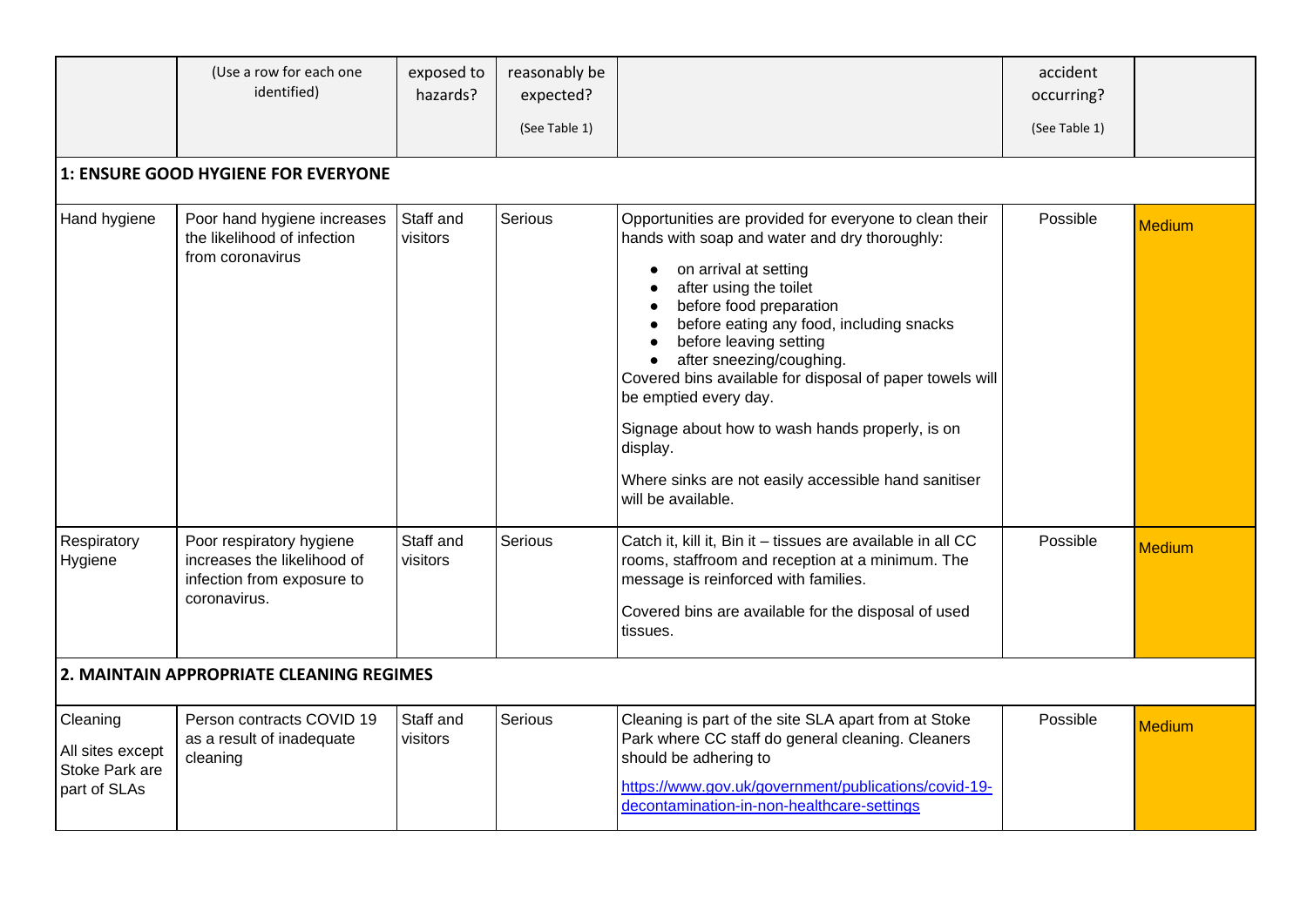|                                     |                                                                                                                                                                                                                    |                       |         | Where CC staff are required to undertake cleaning<br>duties we will ensure that they have received<br>appropriate training and are provided with PPE, as set<br>out in guidelines above. We have identified cleaning of<br>high-risk areas to be undertaken throughout the school<br>day to include:<br>Door handles<br>Kettles<br>Taps<br>Switches<br>Phones<br>Laptops /<br>Printers and photocopiers<br>$\bullet$<br>Staffroom/ food preparation<br>Surfaces that staff/service users are touching<br>e.g.: toys, books, chairs, tables, doors, sinks,<br>toilets, bannisters, light switches, etc.<br>As a minimum, frequently touched surfaces will be<br>wiped down twice a day, and one of these should be<br>at the beginning or the end of the working day.<br>Cleaning will be more frequent depending on the<br>number of people using the space, whether they are<br>entering and exiting the setting and access to<br>handwashing and hand-sanitising facilities. Cleaning<br>of frequently touched surfaces is particularly important<br>in bathrooms and communal kitchens. |            |     |
|-------------------------------------|--------------------------------------------------------------------------------------------------------------------------------------------------------------------------------------------------------------------|-----------------------|---------|--------------------------------------------------------------------------------------------------------------------------------------------------------------------------------------------------------------------------------------------------------------------------------------------------------------------------------------------------------------------------------------------------------------------------------------------------------------------------------------------------------------------------------------------------------------------------------------------------------------------------------------------------------------------------------------------------------------------------------------------------------------------------------------------------------------------------------------------------------------------------------------------------------------------------------------------------------------------------------------------------------------------------------------------------------------------------------------------|------------|-----|
| Safe use of<br>cleaning<br>products | Inappropriate exposure to<br>cleaning product results in<br>allergic reaction/ poisoning<br>etc<br>Storage arrangements of<br>cleaning product change<br>increasing potential for<br>unauthorised 'use' by pupils. | Staff and<br>visitors | Serious | All staff involved in cleaning duties will receive training<br>re: safe use and storage of cleaning materials.<br>PPE will be provided for all cleaning activities.<br>Safety data sheets for cleaning products are available.<br>Only recommended cleaning products will be used.                                                                                                                                                                                                                                                                                                                                                                                                                                                                                                                                                                                                                                                                                                                                                                                                         | Improbable | Low |
|                                     | Use of hand sanitiser:<br>potential for improper use<br>and ingestion.                                                                                                                                             | Staff and<br>visitors | Serious | We are providing/allowing the use of hand sanitisers<br>that contain at least 60% alcohol.                                                                                                                                                                                                                                                                                                                                                                                                                                                                                                                                                                                                                                                                                                                                                                                                                                                                                                                                                                                                 | Improbable | Low |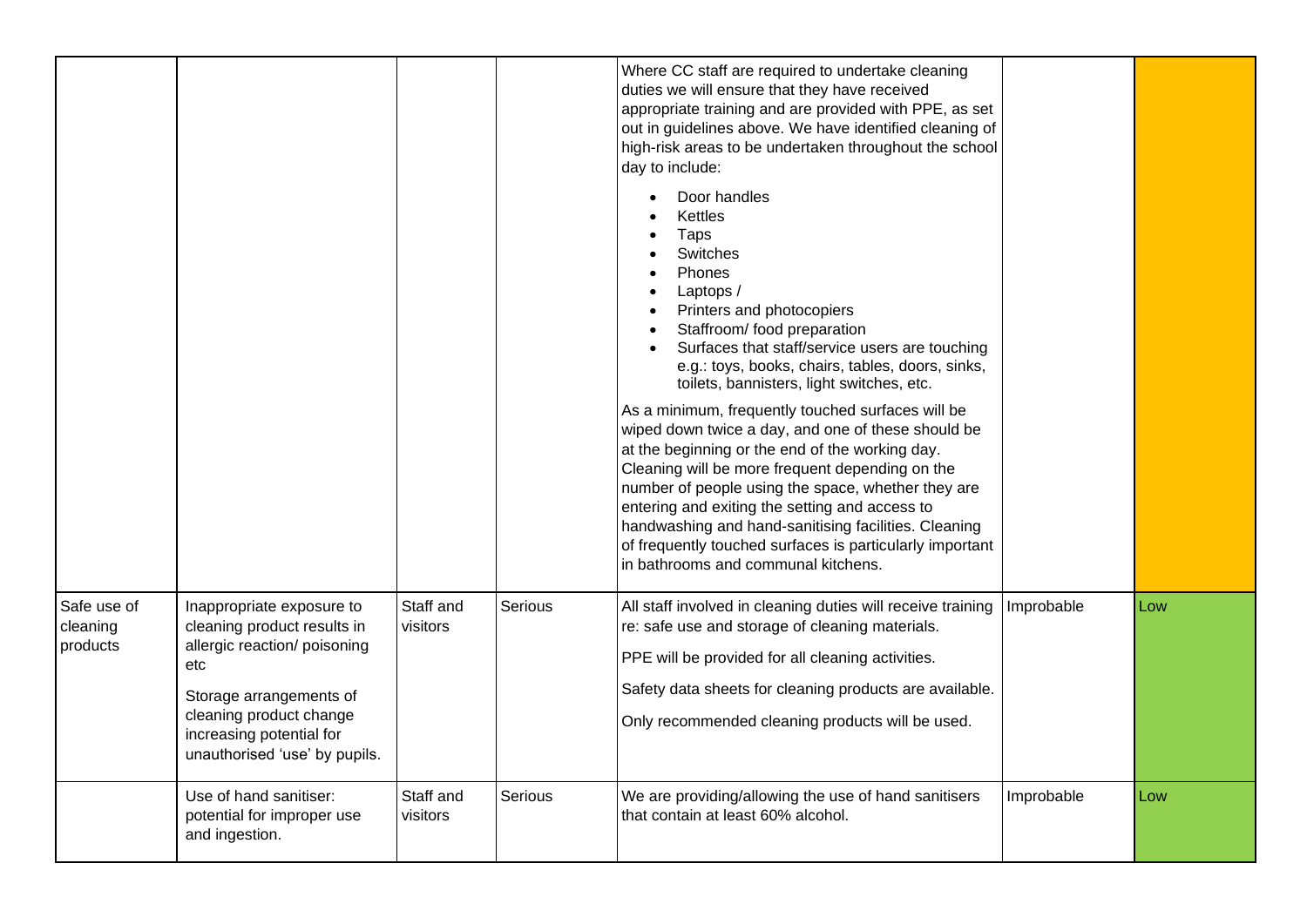|                                                                                                               |                                                                                             |                           |         | Staff supervision provided as required<br>We have obtained the Safety Data Sheet for the<br>product(s). They advise on action to be followed if the<br>sanitiser is not used as designed i.e., a child drinks<br>some; it gets in eyes etc.                                                                                                                                                                                                                                                                                                                                                                                                          |            |               |
|---------------------------------------------------------------------------------------------------------------|---------------------------------------------------------------------------------------------|---------------------------|---------|------------------------------------------------------------------------------------------------------------------------------------------------------------------------------------------------------------------------------------------------------------------------------------------------------------------------------------------------------------------------------------------------------------------------------------------------------------------------------------------------------------------------------------------------------------------------------------------------------------------------------------------------------|------------|---------------|
|                                                                                                               |                                                                                             |                           |         | This will also help with potential reactions to the<br>product.<br>We have and will secure adequate supplies of the<br>product and provide it, especially in areas such as<br>reception to the buildings.                                                                                                                                                                                                                                                                                                                                                                                                                                            |            |               |
|                                                                                                               | 3. KEEP OCCUPIED SPACES WELL VENTILATED                                                     |                           |         |                                                                                                                                                                                                                                                                                                                                                                                                                                                                                                                                                                                                                                                      |            |               |
| Ventilation<br>(Open windows<br>and doors are<br>recommended<br>as a means of<br>improving air<br>circulation | Falls from height (open<br>windows)                                                         | All premises<br>occupants | Serious | Whilst taking into consideration the necessity to<br>increase ventilation by improving air circulation within<br>the building we have advised staff that window<br>opening restrictors must not be removed.                                                                                                                                                                                                                                                                                                                                                                                                                                          | Improbable | Low           |
| within the<br>building)                                                                                       | Additional doors and<br>windows are left open<br>compromising site<br>security/fire safety. | All premises<br>occupants | Serious | We have reviewed our site and identified doors that<br>could remain open without compromising fire safety/<br>and or security.<br>Here, for high-risk areas such as kitchens and boiler<br>rooms fire doors will be kept in the closed position.<br>Lower risk rooms such as classrooms and offices may<br>be propped open with removable things - a weight or<br>wedge - if there are people present who will be tasked<br>with removing it if the alarm goes off and at the end of<br>the day.<br>Door guards etc, will continue to be used to improve<br>circulation in the building (and also reduce the need<br>for touching the door handles). | Improbable | Low           |
|                                                                                                               | Inadequate ventilation<br>contributes towards the                                           | All premises<br>occupants | Serious | We will ensure that our building is heated to a<br>temperature whereby staff and pupils can work                                                                                                                                                                                                                                                                                                                                                                                                                                                                                                                                                     | Possible   | <b>Medium</b> |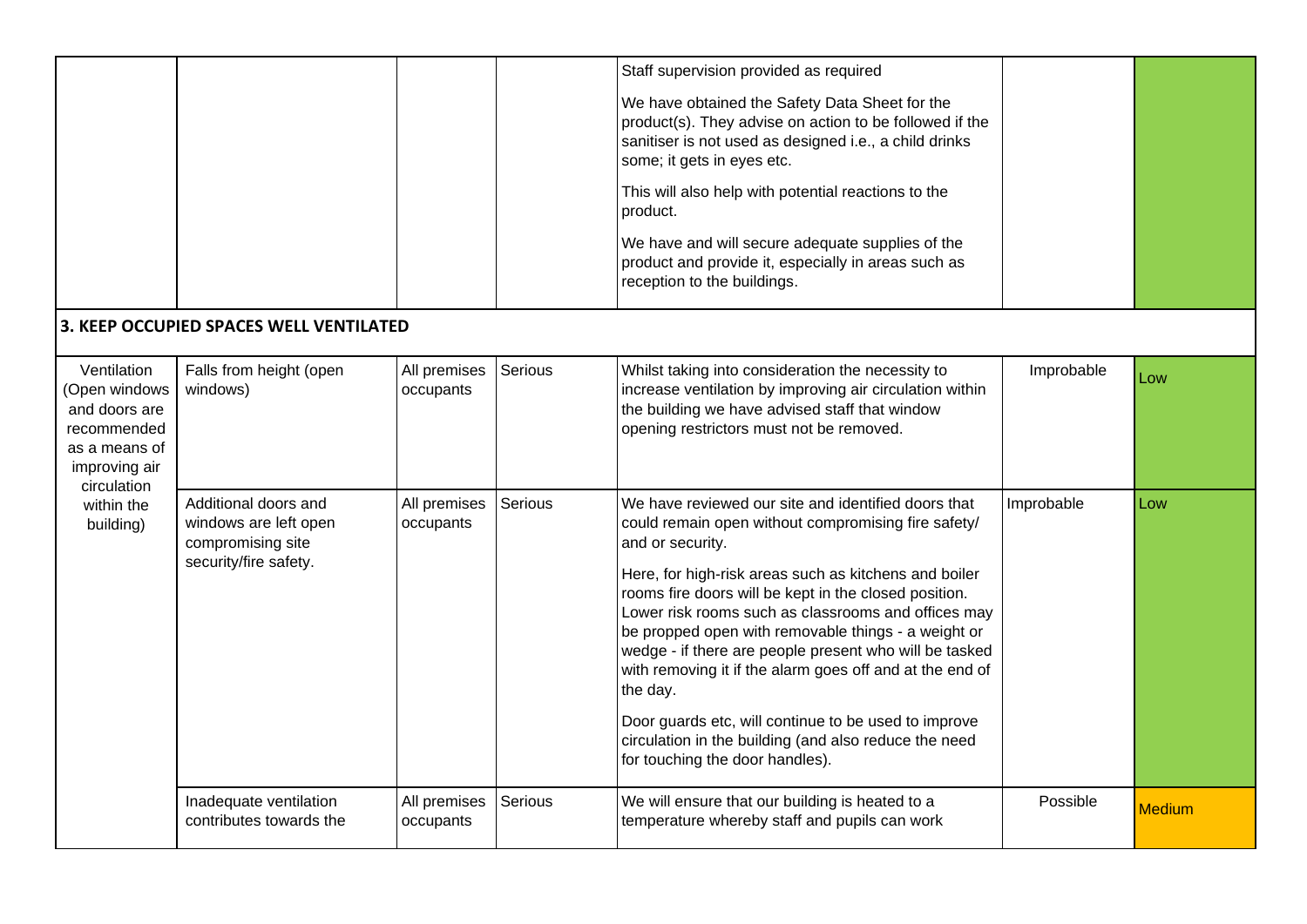|                | spread of coronavirus.                                                            | comfortably whilst endeavouring to ensure that there<br>are measures in place to ensure good ventilation.                                                                                                                                                                                              |  |
|----------------|-----------------------------------------------------------------------------------|--------------------------------------------------------------------------------------------------------------------------------------------------------------------------------------------------------------------------------------------------------------------------------------------------------|--|
| uncomfortable. | Open windows in the winter<br>months mean that the<br>temperature in buildings is | This will be achieved by a variety of measures<br>including:                                                                                                                                                                                                                                           |  |
|                |                                                                                   | natural ventilation - opening windows (in<br>cooler weather windows will be opened just<br>enough to provide constant background<br>ventilation, and opened more fully during<br>breaks to purge the air in the space). Opening<br>internal doors can also assist with creating a<br>throughput of air |  |
|                |                                                                                   | natural ventilation - if necessary external<br>opening doors may also be used (as long as<br>they are not fire doors and where safe to do<br>so)                                                                                                                                                       |  |
|                |                                                                                   | We note the following advice from HSE:                                                                                                                                                                                                                                                                 |  |
|                |                                                                                   | https://www.hse.gov.uk/temperature/thermal/manager<br>s.htm                                                                                                                                                                                                                                            |  |
|                |                                                                                   | https://www.cibse.org/coronavirus-covid-<br>19/coronavirus,-sars-cov-2,-covid-19-and-hvac-<br>systems                                                                                                                                                                                                  |  |
|                |                                                                                   | NB: Minimum workplace temperature is 16 degrees<br>centigrade.                                                                                                                                                                                                                                         |  |
|                |                                                                                   | To balance the need for increased ventilation while<br>maintaining a comfortable temperature, the following<br>measures will also be used as appropriate:                                                                                                                                              |  |
|                |                                                                                   | • opening high level windows in preference<br>to low level to reduce draughts                                                                                                                                                                                                                          |  |
|                |                                                                                   | increasing the ventilation while spaces are<br>unoccupied (e.g., during lunch, when a<br>room is unused)                                                                                                                                                                                               |  |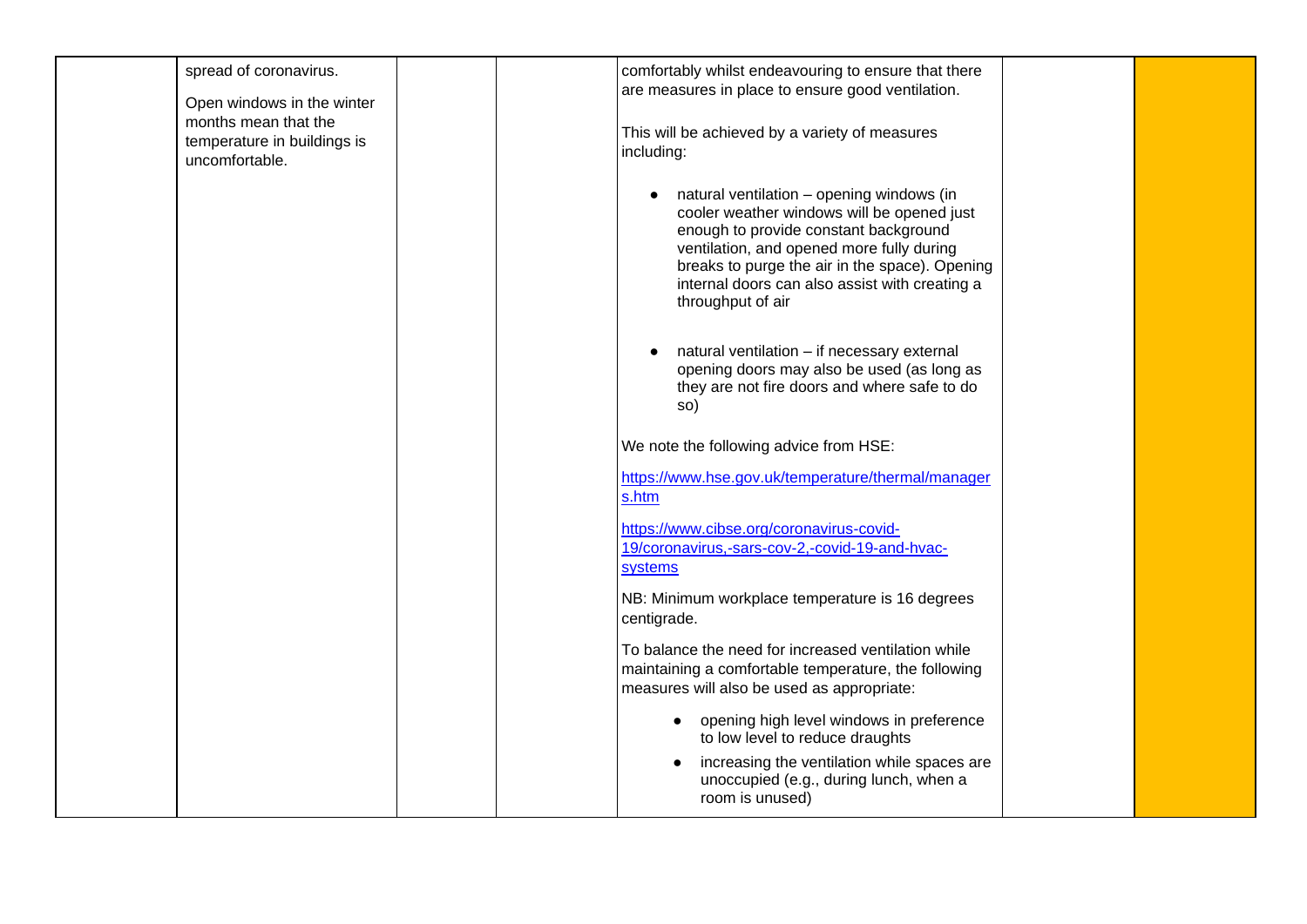|                                                                                         |                                                                                                                                                 |                       |         | providing flexibility to allow additional,<br>suitable indoor clothing. Including advising<br>staff re: the value of layering clothing.<br>rearranging furniture where possible to<br>avoid direct drafts                                                                                                                                                                                                                                                                                                                                                                                                                                                                                                                                                                                                                                                                                                                                                                                                                                                                                                                                                       |          |               |
|-----------------------------------------------------------------------------------------|-------------------------------------------------------------------------------------------------------------------------------------------------|-----------------------|---------|-----------------------------------------------------------------------------------------------------------------------------------------------------------------------------------------------------------------------------------------------------------------------------------------------------------------------------------------------------------------------------------------------------------------------------------------------------------------------------------------------------------------------------------------------------------------------------------------------------------------------------------------------------------------------------------------------------------------------------------------------------------------------------------------------------------------------------------------------------------------------------------------------------------------------------------------------------------------------------------------------------------------------------------------------------------------------------------------------------------------------------------------------------------------|----------|---------------|
|                                                                                         |                                                                                                                                                 |                       |         | 4. FOLLOW PUBLIC HEALTH ADVICE ON TESTING, SELF ISOLATION AND MANAGING CONFIRMED CASES OF COVID-19                                                                                                                                                                                                                                                                                                                                                                                                                                                                                                                                                                                                                                                                                                                                                                                                                                                                                                                                                                                                                                                              |          |               |
| Engagement<br>with the NHS<br><b>Test and Trace</b><br>Process.<br>Access to<br>testing | Failure to follow PHE/NHS<br>Test and Trace procedures<br>increases the likelihood of<br>exposure to coronavirus in<br>the setting community.   | Staff and<br>visitors | Serious | Relevant staff understand the NHS Test and Trace<br>process and how to contact their local Public Health<br>England health protection team.<br>Where necessary we will direct members of the setting<br>community with symptoms of coronavirus to Get a free<br>PCR test to check if you have coronavirus (COVID-19)<br>- GOV.UK (www.gov.uk)<br>Home test kits are available in our setting and will be<br>offered in the exceptional circumstance that we<br>believe an individual may have barriers to accessing<br>testing elsewhere. We note that it is for settings to<br>determine how to prioritise the distribution of their test<br>kits in order to minimise the impact of the virus on the<br>education of their pupils, and will therefore provide<br>these to staff or pupils on the basis of an agreed set of<br>criteria to be determined by the setting.<br>https://www.gov.uk/government/publications/coronavir<br>us-covid-19-home-test-kits-for-settings-and-fe-<br>providers/coronavirus-covid-19-home-test-kits-for-<br>settings-and-fe-providers<br>We will ask staff and visitors to inform us immediately<br>of the results of a test. | Possible | <b>Medium</b> |
| Contact with<br>infected<br>persons/<br>exposure to the<br>virus within the<br>setting. | Person contracts coronavirus<br>as a result of direct contact<br>with an infected person (or a<br>symptomatic person)<br>entering the premises. | Pupils and<br>staff   | Serious | Guidance has been issued to the entire school<br>community.<br>If anyone in the setting becomes unwell with a new<br>and persistent cough or a high temperature, or has a<br>loss of or change in, their normal sense of taste or<br>smell (anosmia), they must be stay at home and are                                                                                                                                                                                                                                                                                                                                                                                                                                                                                                                                                                                                                                                                                                                                                                                                                                                                         | Possible | <b>Medium</b> |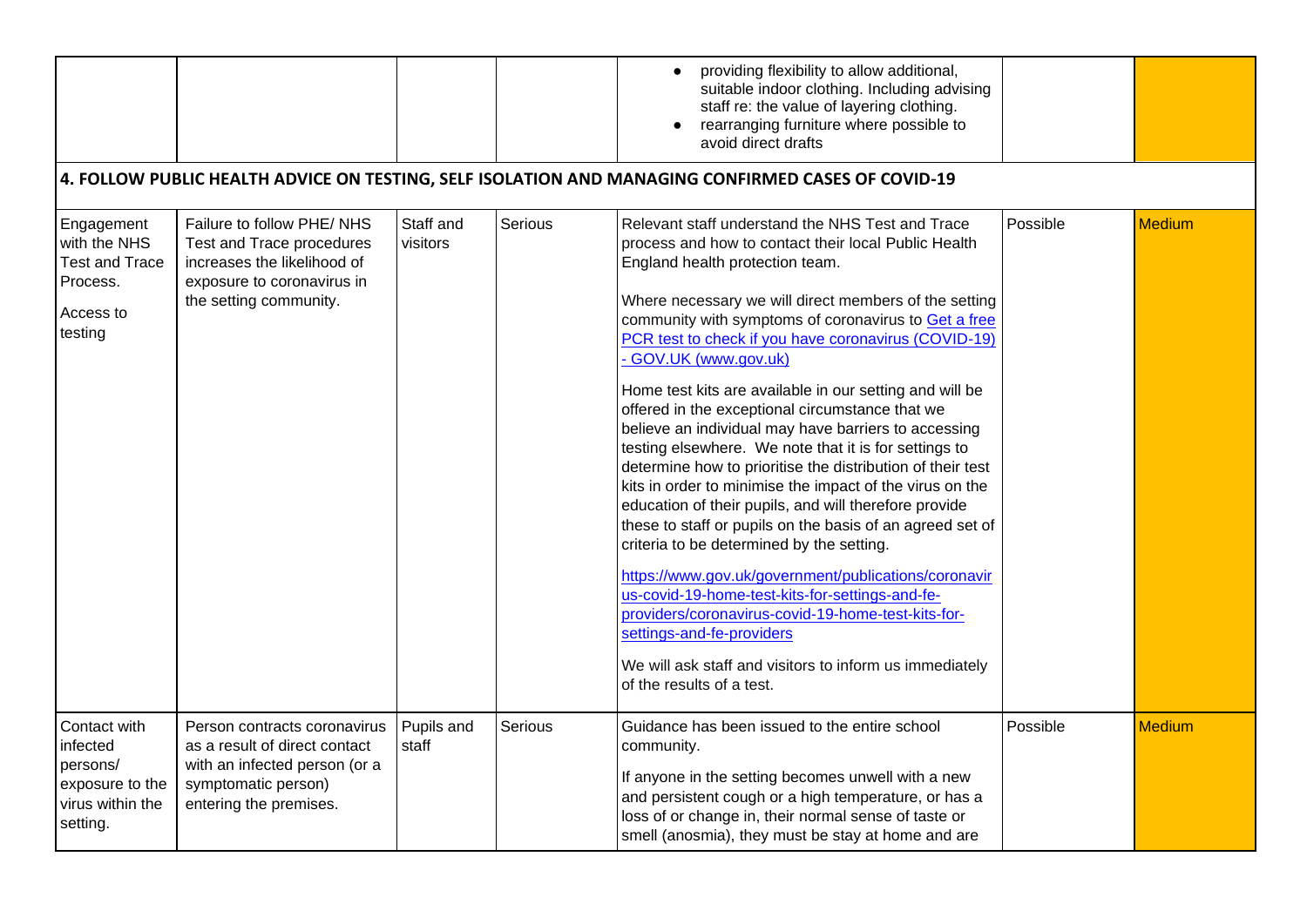|  | advised to follow guidance for households with<br>possible or confirmed coronavirus (COVID-19)<br>infection:<br>Stay at home: guidance for households with possible<br>or confirmed coronavirus (COVID-19) infection -<br>GOV.UK (www.gov.uk)<br>Note: The self-isolation advice for people with<br>coronavirus (COVID-19) has changed. It is now<br>possible to end self-isolation after 5 full days if you<br>have 2 negative LFD tests taken on consecutive days.<br>The first LFD test should not be taken before the fifth<br>day after your symptoms started (or the day your test |  |
|--|------------------------------------------------------------------------------------------------------------------------------------------------------------------------------------------------------------------------------------------------------------------------------------------------------------------------------------------------------------------------------------------------------------------------------------------------------------------------------------------------------------------------------------------------------------------------------------------|--|
|  | was taken if you did not have symptoms). The self-<br>isolation period remains 10 full days for those without<br>negative results from 2 LFD tests taken a day apart.<br>From 14 December 2021, adults who are fully<br>vaccinated and all children and young people aged<br>between 5 and 18 years and 6 months identified as a<br>contact of someone with COVID-19 are strongly<br>advised to take a LFD test every day for 7 days and<br>continue to attend their setting as normal, unless they<br>have a positive test result.                                                      |  |
|  | Daily testing of close contacts applies to all contacts<br>who are:<br>• fully vaccinated adults - people who have had 2<br>doses of an approved vaccine<br>• all children and young people aged 5 to 18 years and<br>6 months, regardless of their vaccination status<br>• people who are not able to get vaccinated for<br>medical reasons<br>• people taking part, or have taken part, in an<br>approved clinical trial for a COVID-19 vaccine<br>Children under 5 years are exempt from self-isolation<br>and do not need to take part in daily testing of close<br>contact.         |  |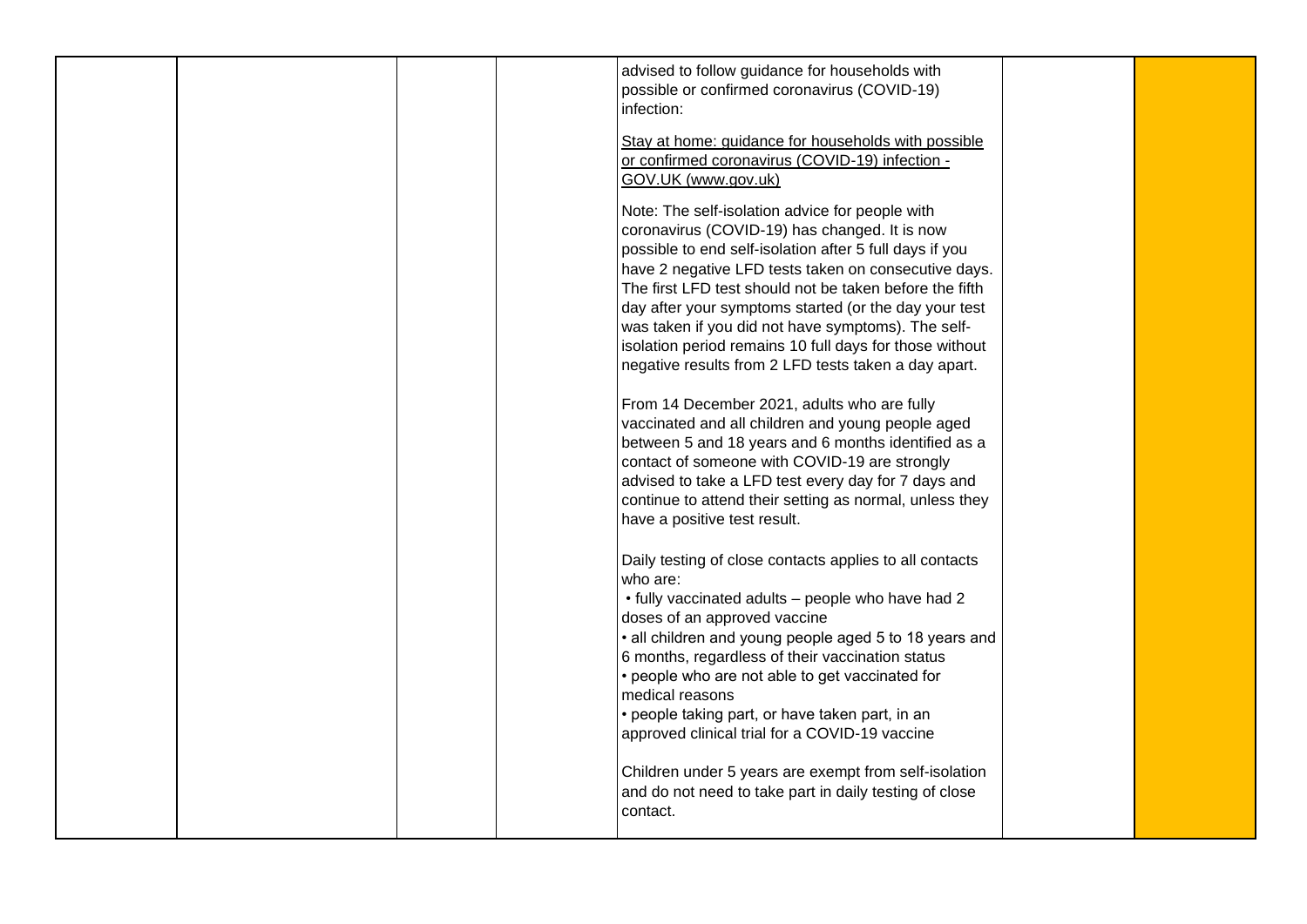|                                                                                   |                     |         | Staff who do not need to isolate and have been<br>identified as a close contact, should continue to attend<br>work as normal.                                                                                                                                                                                                                                                                                                                                                                                                                                                                                                                                                                 |          |        |
|-----------------------------------------------------------------------------------|---------------------|---------|-----------------------------------------------------------------------------------------------------------------------------------------------------------------------------------------------------------------------------------------------------------------------------------------------------------------------------------------------------------------------------------------------------------------------------------------------------------------------------------------------------------------------------------------------------------------------------------------------------------------------------------------------------------------------------------------------|----------|--------|
| Contact with those<br>developing symptoms of the<br>virus during the working day. | Pupils and<br>staff | Serious | If anyone in our setting develops COVID-19<br>symptoms, however mild, they will be sent home and<br>advised to get a PCR test and follow public health<br>advice.<br>When to self-isolate and what to do - Coronavirus<br>(COVID-19) - NHS (www.nhs.uk)<br>Most recent guidance re: What to do if someone is<br>displaying signs of coronavirus has been shared with<br>relevant staff and is on display.<br>If a family is awaiting collection, they will be moved,<br>via a route involving the shortest possible internal<br>distance (i.e., including an outside route where<br>possible) if possible, to where they can be isolated<br>behind a closed door, depending on the age of the | Possible | Medium |
|                                                                                   |                     |         | child and with appropriate adult supervision if required.<br>Ideally, a window will be opened for ventilation. If it is<br>not possible to isolate them, we will move them to an<br>area which is at least 2 metres away from other<br>people.                                                                                                                                                                                                                                                                                                                                                                                                                                                |          |        |
|                                                                                   |                     |         | If they need to go to the bathroom while waiting to be<br>collected, we endeavour that they will use a separate<br>bathroom if possible. The bathroom will be cleaned<br>and disinfected using standard cleaning products<br>before being used by anyone else.                                                                                                                                                                                                                                                                                                                                                                                                                                |          |        |
|                                                                                   |                     |         | In an emergency we will call 999 if they are seriously ill<br>or injured or their life is at risk. We will not suggest a<br>visit to the GP, pharmacy, urgent care centre or a<br>hospital.                                                                                                                                                                                                                                                                                                                                                                                                                                                                                                   |          |        |
|                                                                                   |                     |         | Staff are instructed to wash their hands thoroughly for<br>20 seconds after any contact with someone who is<br>unwell. We will clean the affected area with normal<br>household disinfectant after someone with symptoms<br>has left to reduce the risk of passing the infection on to                                                                                                                                                                                                                                                                                                                                                                                                        |          |        |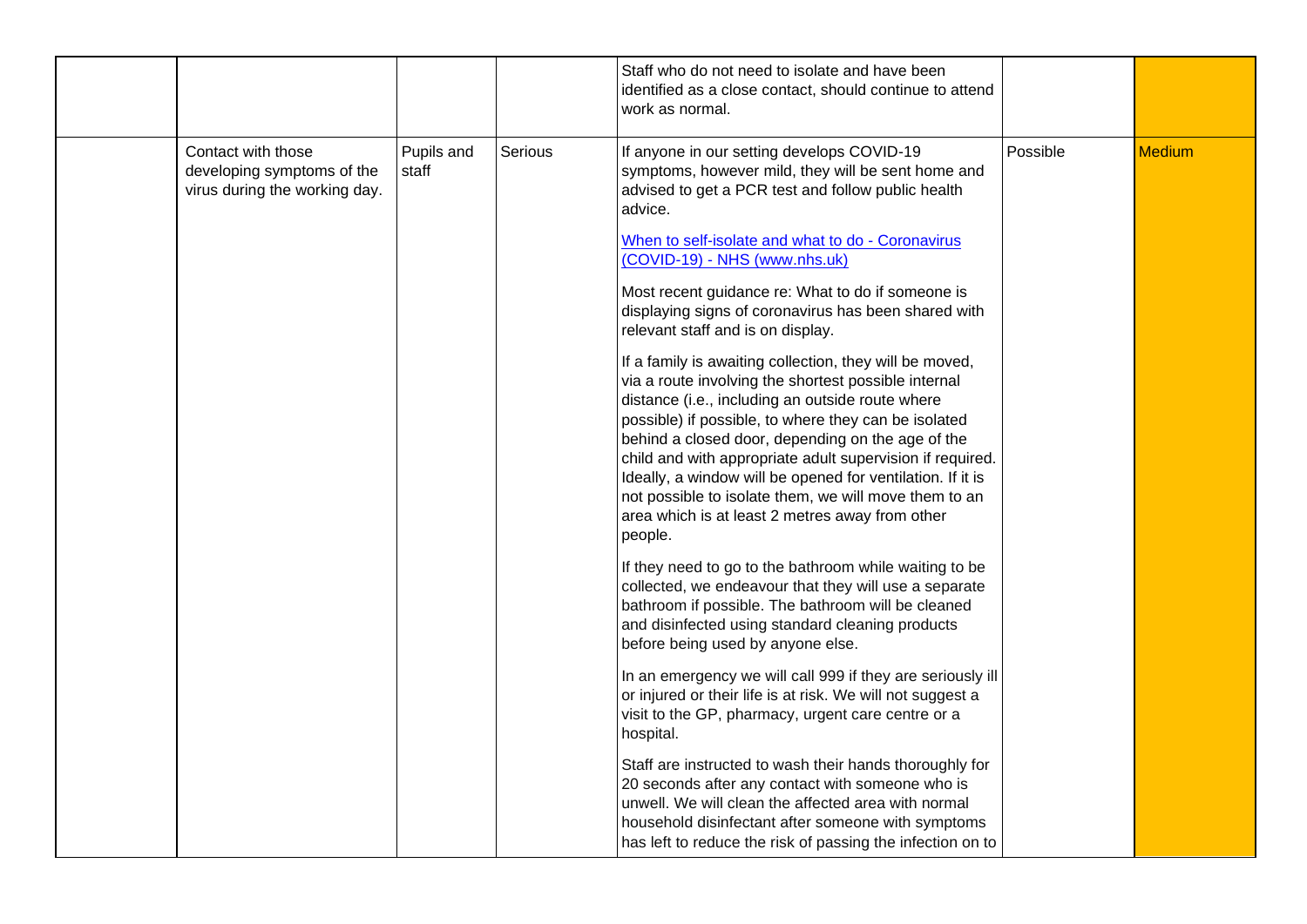|                                                             |                                                                                                                                                                 |                       |         | other people. See<br>https://www.gov.uk/government/publications/covid-19-<br>decontamination-in-non-healthcare-settings/covid-19-<br>decontamination-in-non-healthcare-settings                                                                                                                                                                                                                                                                                                                                                                                                                                                                                                                                                                                                                                                                                                                                                                                                                                                                                          |          |               |
|-------------------------------------------------------------|-----------------------------------------------------------------------------------------------------------------------------------------------------------------|-----------------------|---------|--------------------------------------------------------------------------------------------------------------------------------------------------------------------------------------------------------------------------------------------------------------------------------------------------------------------------------------------------------------------------------------------------------------------------------------------------------------------------------------------------------------------------------------------------------------------------------------------------------------------------------------------------------------------------------------------------------------------------------------------------------------------------------------------------------------------------------------------------------------------------------------------------------------------------------------------------------------------------------------------------------------------------------------------------------------------------|----------|---------------|
| <b>Lateral Flow</b><br>Testing<br>(Asymptomatic<br>testing) | Non participation in Lateral<br>Flow Testing means that<br>asymptomatic cases are<br>undetected within the setting<br>community.                                | Staff and<br>visitors | Serious | The opportunity for all adults in England to participate<br>in lateral flow testing has been publicised amongst the<br>setting community.<br>Regular rapid coronavirus (COVID-19) tests if you do<br>not have symptoms - NHS (www.nhs.uk)<br>NBCC staff are participating in lateral flow testing<br>twice per week at home.<br><b>Confirmatory PCR tests</b><br>We will follow the latest government guidance on<br>confirmatory PCR tests in Stay at home: guidance for<br>households with possible or confirmed coronavirus<br>(COVID-19) infection - GOV.UK (www.gov.uk)<br>following a positive lateral flow test.<br>We note that from Tuesday 11 January 2022 anyone<br>in England who receives a positive lateral flow device<br>(LFD) test result should report their result on Report a<br>COVID-19 rapid lateral flow test result - GOV.UK<br>(www.gov.uk) and must self-isolate immediately, but<br>will not need to take a follow-up PCR test.<br>After reporting a positive LFD test result, they will be<br>contacted by NHS Test and Trace so that their | Possible | <b>Medium</b> |
|                                                             |                                                                                                                                                                 |                       |         | contacts can be traced.                                                                                                                                                                                                                                                                                                                                                                                                                                                                                                                                                                                                                                                                                                                                                                                                                                                                                                                                                                                                                                                  |          |               |
|                                                             | <b>Lateral Flow Testing process</b><br>is not implemented correctly<br>leading to inaccurate results<br>and/or inadequate follow up<br>of positive test results | Staff and<br>visitors | Serious | NBCC staff have been advised to read the instructions<br>on each new pack of lateral flow tests as the process<br>varies between different packs.                                                                                                                                                                                                                                                                                                                                                                                                                                                                                                                                                                                                                                                                                                                                                                                                                                                                                                                        | Possible | <b>Medium</b> |
| Management of<br>confirmed                                  | Failure to follow PHE/NHS<br>Track and Trace procedures                                                                                                         | Staff and             | Serious | We note that close contacts of those testing positive<br>with coronavirus will be identified via NHS Test and                                                                                                                                                                                                                                                                                                                                                                                                                                                                                                                                                                                                                                                                                                                                                                                                                                                                                                                                                            | Possible | <b>Medium</b> |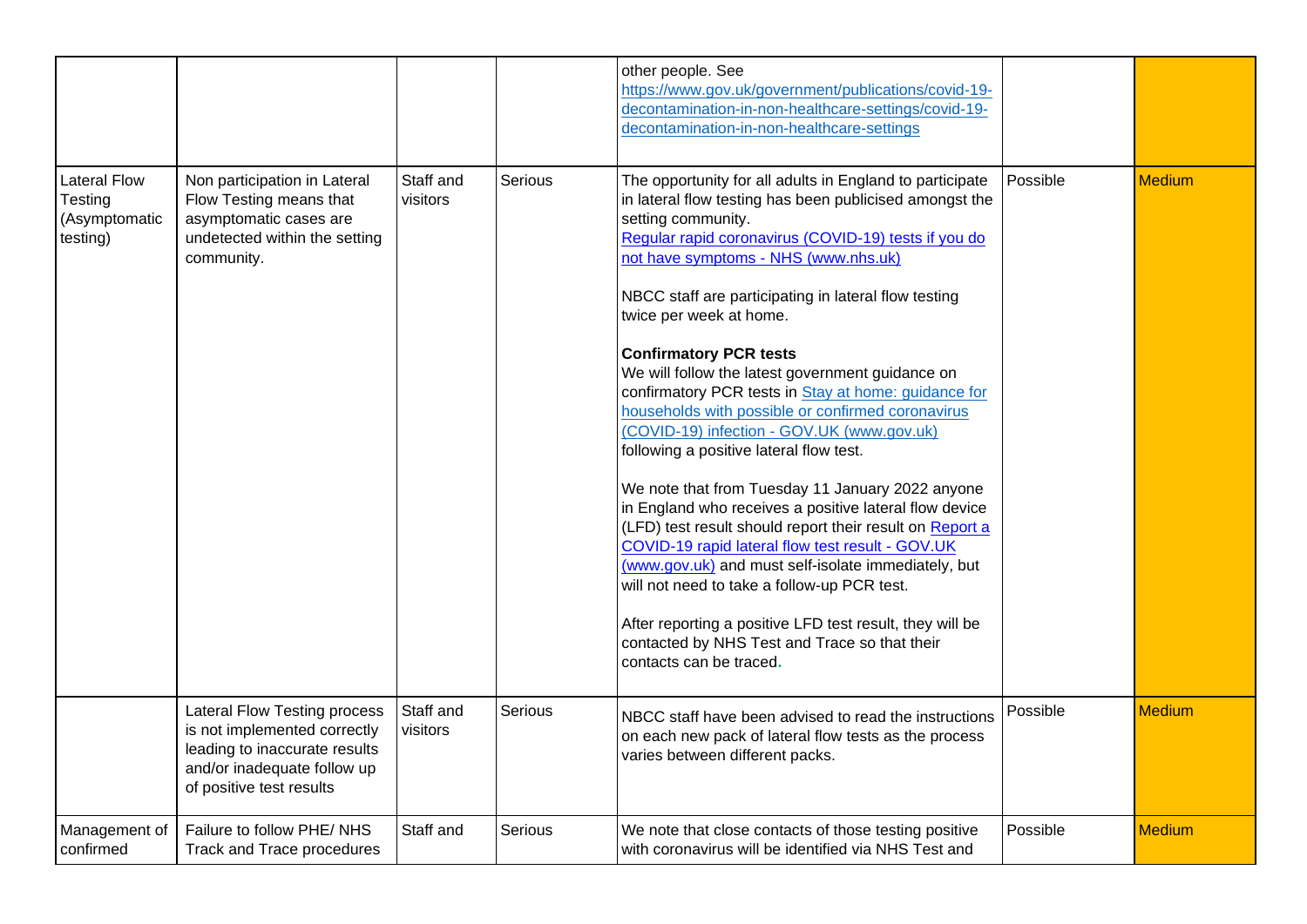| cases of<br>coronavirus | increases the likelihood of<br>exposure to coronavirus in<br>the setting community.<br>Anxiety and dissent within<br>the setting community | visitors              |         | Trace. We note that we may be contacted in<br>exceptional cases to identify close contacts.<br>Records will be kept of all visitors with sufficient detail<br>to support rapid contact tracing if required by NHS<br>Test & Trace.<br>We note the thresholds, detailed below, can be used<br>by settings as an indication for when to seek public<br>health advice if they are concerned. For most<br>education and childcare settings, whichever of these<br>thresholds is reached first:<br>• 5 children, pupils, students or staff, who are likely to<br>have mixed closely, test positive for COVID-19 within<br>a 10-day period; or<br>• 10% of children, pupils, students or staff who are<br>likely to have mixed closely test positive for COVID-19<br>within a 10-day period.<br>We will seek public health advice if a staff member is<br>admitted to hospital with COVID-19. Hospitalisation<br>could indicate increased severity of illness or a new<br>variant of concern.<br>Alternatively, we will call the Department for<br>Education's existing coronavirus (COVID-19) helpline<br>number on 0800 046 8687, and select option 1 |          |               |
|-------------------------|--------------------------------------------------------------------------------------------------------------------------------------------|-----------------------|---------|---------------------------------------------------------------------------------------------------------------------------------------------------------------------------------------------------------------------------------------------------------------------------------------------------------------------------------------------------------------------------------------------------------------------------------------------------------------------------------------------------------------------------------------------------------------------------------------------------------------------------------------------------------------------------------------------------------------------------------------------------------------------------------------------------------------------------------------------------------------------------------------------------------------------------------------------------------------------------------------------------------------------------------------------------------------------------------------------------------------------------------------------------|----------|---------------|
| NHS COVID-19<br>App     | Inadequate response to<br>alerts provided by use of<br>NHS COVID-19 App                                                                    | Staff and<br>visitors | Serious | We have informed all staff to inform another member<br>of staff if they receive a notification during the day that<br>they had been in contact with a positive case.<br>The staff member will then put in place the setting's<br>agreed process, including making appropriate<br>arrangements for the member of staff to leave the<br>setting at the earliest opportunity to begin self-isolation<br>(if unvaccinated staff member).<br>Where staff are required to keep their phones in<br>lockers etc during the working day we have advised                                                                                                                                                                                                                                                                                                                                                                                                                                                                                                                                                                                                    | Possible | <b>Medium</b> |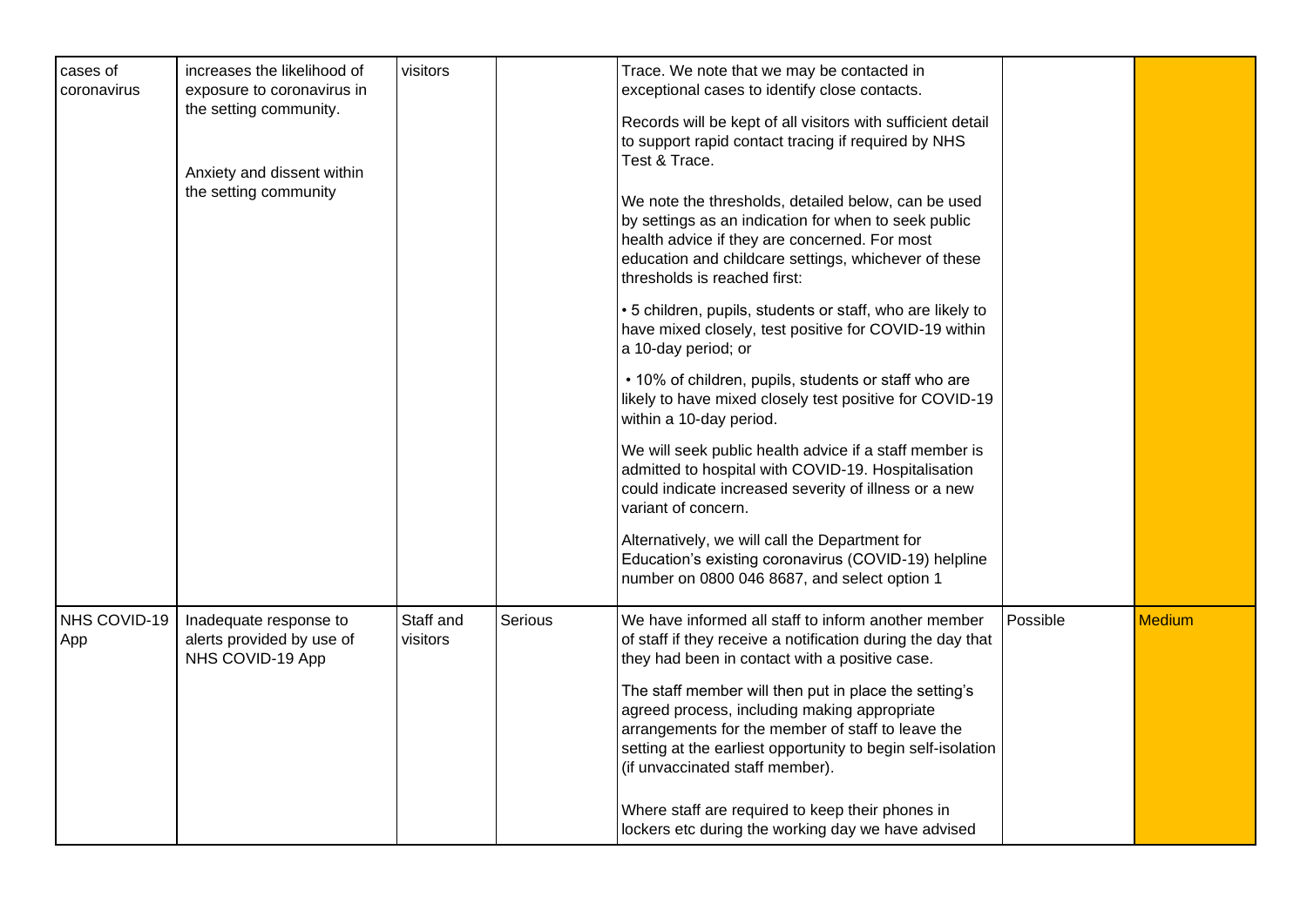|                                                  |                                                                                                                                                                                        |                       |         | them to turn the tracking off whilst they are not in close<br>proximity to their phone.                                                                                                                                                                                                                                                                                                                                                                                                                                                                                                                                                                                                                                                                                                                          |            |               |
|--------------------------------------------------|----------------------------------------------------------------------------------------------------------------------------------------------------------------------------------------|-----------------------|---------|------------------------------------------------------------------------------------------------------------------------------------------------------------------------------------------------------------------------------------------------------------------------------------------------------------------------------------------------------------------------------------------------------------------------------------------------------------------------------------------------------------------------------------------------------------------------------------------------------------------------------------------------------------------------------------------------------------------------------------------------------------------------------------------------------------------|------------|---------------|
| Containing any<br>local outbreak                 | Person with symptoms of<br>coronavirus refuses to isolate<br>at home.                                                                                                                  | Staff and<br>visitors | Serious | We will take the decision to refuse the person if, in our<br>reasonable judgement, it is necessary to protect<br>others from possible infection with COVID-19.<br>Our decision will be carefully considered in light of all<br>the circumstances and current public health advice.                                                                                                                                                                                                                                                                                                                                                                                                                                                                                                                               | Improbable | Low           |
| <b>5. USE OF FACE COVERINGS</b>                  |                                                                                                                                                                                        |                       |         |                                                                                                                                                                                                                                                                                                                                                                                                                                                                                                                                                                                                                                                                                                                                                                                                                  |            |               |
| Use of face<br>coverings                         | Failure to use face covering<br>in areas where it is difficult to<br>maintain social distancing<br>increases the likelihood of<br>exposure to coronavirus in<br>the setting community. | Staff and<br>visitors | Serious | Government guidance from 27th January 2022 is as<br>follows: In England, Face coverings are no longer<br>required by law. The government suggests that<br>you continue to wear a face covering in crowded<br>and enclosed spaces where you may come into<br>contact with other people you do not normally<br>meet<br>Face coverings: when to wear one, exemptions, and<br>how to make your own - GOV.UK (www.gov.uk)<br>NBCC staff are required to follow the guidance of the<br>sites that the work at eg face coverings may need to<br>be worn in communal areas. They are not required to<br>wear face coverings while sat in NBCC rooms but can<br>if they feel it is necessary.<br>SLT have approved this approach.<br>This approach has been explained to parents/carers<br>before they visit the setting. | Possible   | <b>Medium</b> |
| Safe wearing<br>and removal of<br>face coverings | Potential of contamination if<br>face coverings are removed<br>or disposed of incorrectly.                                                                                             | <b>Visitors</b>       | Serious | Safe wearing of face coverings requires cleaning of<br>hands before and after touching - including to remove<br>or put them on $-$ and the safe storage of them in<br>individual, sealable plastic bags between use. Where<br>a face covering becomes damp, it should not be worn<br>and the face covering should be replaced carefully.                                                                                                                                                                                                                                                                                                                                                                                                                                                                         | Possible   | <b>Medium</b> |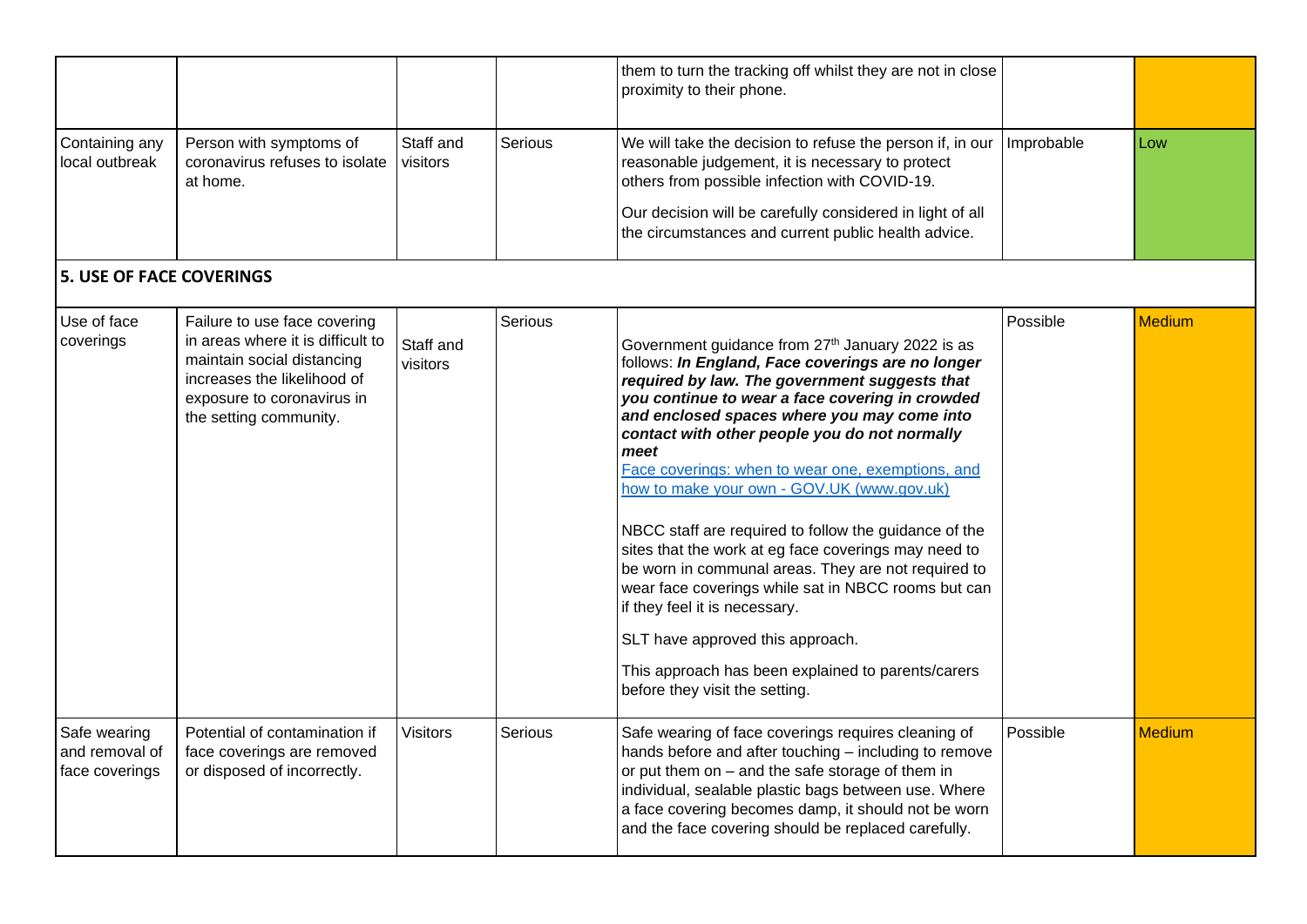|                                                                     |                                                                                     |                       |         | Visitors should place reusable face coverings in a<br>plastic bag they can take home with them and dispose<br>of disposable face coverings in 'black bag' waste bin<br>(not recycling bin).                                                                                                                                                                                                                                    |            |               |
|---------------------------------------------------------------------|-------------------------------------------------------------------------------------|-----------------------|---------|--------------------------------------------------------------------------------------------------------------------------------------------------------------------------------------------------------------------------------------------------------------------------------------------------------------------------------------------------------------------------------------------------------------------------------|------------|---------------|
|                                                                     |                                                                                     |                       |         | 6. USE OF PERSONAL PROTECTIVE EQUIPMENT (PPE) (A face covering is not PPE because they are not designed to protect the wearer from infection from coronavirus).                                                                                                                                                                                                                                                                |            |               |
| Use of Personal<br>Protective<br>Equipment<br>(PPE)<br>(Mainstream) | Incorrect use exacerbates<br>the risk of further infection.                         | Staff and<br>families | Serious | We have followed the advice of our employer, Bristol<br>City Council.<br>This means that we will not carry out activities on site<br>that require PPE. Staff will only make home visits if<br>they are essential and will wear appropriate PPE<br>during the visit.                                                                                                                                                            | Improbable | Low           |
|                                                                     | 7: CHILDREN'S CENTRE WORKFORCE                                                      |                       |         |                                                                                                                                                                                                                                                                                                                                                                                                                                |            |               |
| Staff wellbeing                                                     | Staff anxiety re: potential<br>exposure to the virus.                               | All staff             | Serious | Where necessary Individual discussions are held with<br>staff to identify concerns. (NB: recognising that some<br>could be experiencing bereavement, mental health<br>issues, etc.).<br>EAP contact details have been shared.<br>Staff have regular meeting/supervision with an SLT<br>member<br>Wellbeing tips shared amongst colleagues<br>HR advice is available if required.<br>Talking with your workers about preventing | Possible   | Medium        |
|                                                                     |                                                                                     |                       |         | coronavirus (COVID-19) - Stress, wellbeing and<br>providing support (hse.gov.uk)                                                                                                                                                                                                                                                                                                                                               |            |               |
| Staff training<br>(including<br>induction for<br>supply teachers    | Staff are not aware or do not<br>understand the requirements<br>for working safely. | All staff             | Serious | In preparation for a full return on 1 September 2021<br>training and written instruction were provided re:                                                                                                                                                                                                                                                                                                                     | Possible   | <b>Medium</b> |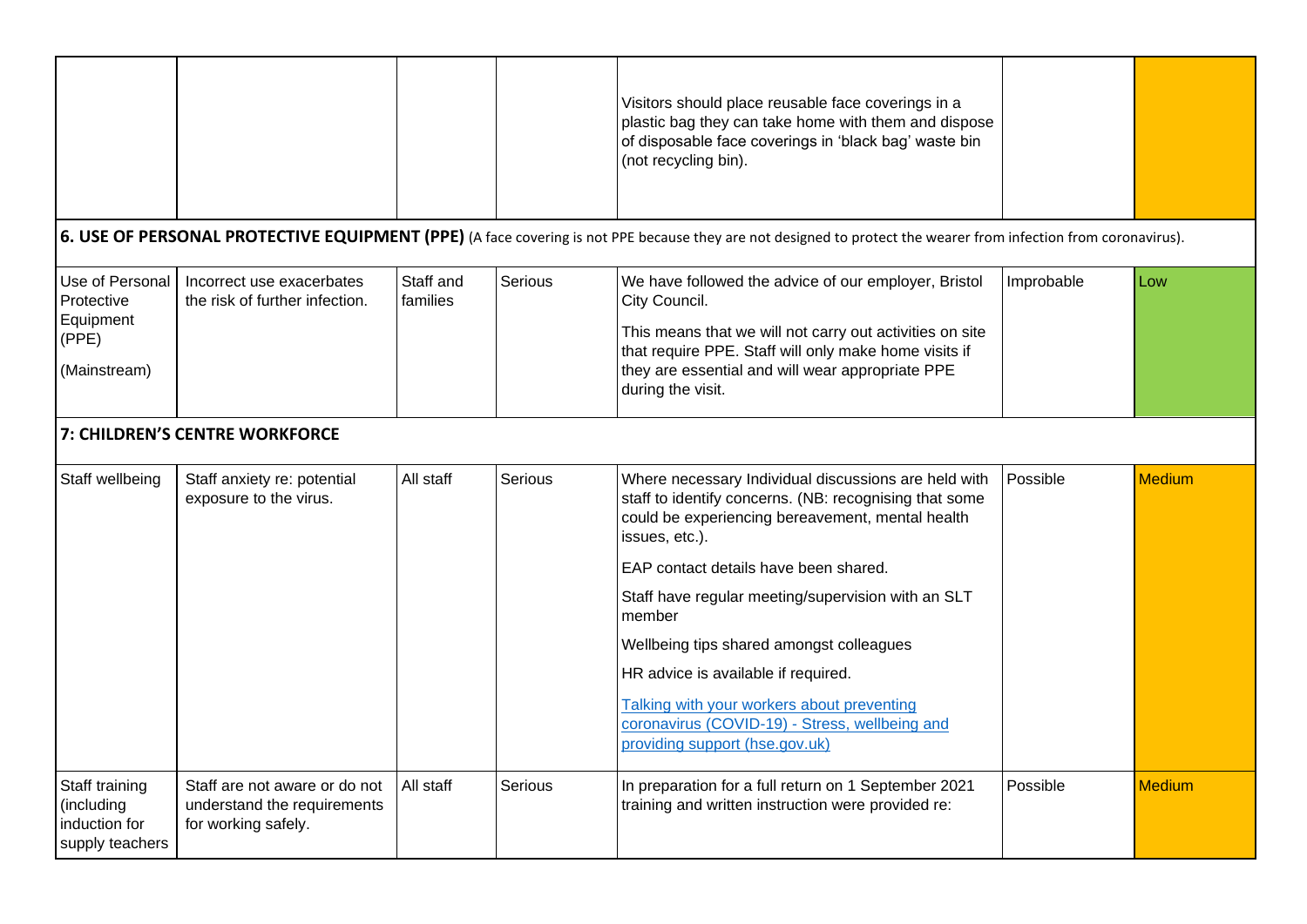| and other<br>visiting staff).    |                                                                   |                                       |              | operating procedures outlined in this risk assessment<br>to all staff.<br>This includes:<br>What to do if they suspect that they or a<br>member of their household has coronavirus<br>(including testing arrangements)<br>Day to day organisations and procedures<br>including arrangements for cleaning,<br>Procedures to follow if they suspect that a<br>child or adult in their group is displaying<br>coronavirus symptoms<br>Site security and fire safety including<br>evacuation and lockdown procedures.<br>Use of PPE (where applicable). |          |               |
|----------------------------------|-------------------------------------------------------------------|---------------------------------------|--------------|-----------------------------------------------------------------------------------------------------------------------------------------------------------------------------------------------------------------------------------------------------------------------------------------------------------------------------------------------------------------------------------------------------------------------------------------------------------------------------------------------------------------------------------------------------|----------|---------------|
| Individual staff<br>requirements | Concerns from staff in<br>identified work groups                  | Clinically<br>extremely<br>vulnerable | Fatal/ Major | We have taken note of government guidance updated<br>on 24/12/21, namely:<br>Guidance on protecting people who are clinically<br>extremely vulnerable from COVID-19 - GOV.UK<br>(www.gov.uk)<br>We will discuss with employees who identify as CEV<br>how they can be supported to carry out their duties in<br>the workplace.                                                                                                                                                                                                                      | Possible | <b>High</b>   |
|                                  | Concerns from staff in<br>identified work groups                  | Pregnant<br>women                     | Serious      | We will follow the specific Coronavirus (COVID-19):<br>advice for pregnant employees - GOV.UK<br>(www.gov.uk)<br>NB Further guidance Coronavirus infection and<br>pregnancy (rcog.org.uk).                                                                                                                                                                                                                                                                                                                                                          | Possible | <b>Medium</b> |
| Use of<br>volunteers             | Potential for the introduction<br>of coronavirus into the setting | Staff and<br>visitors                 | Serious      | Volunteers may be used to support the work of the<br>setting, as would usually be the case.<br>All volunteers will be expected to follow our control<br>measures to reduce the spread of coronavirus.                                                                                                                                                                                                                                                                                                                                               | Possible | <b>Medium</b> |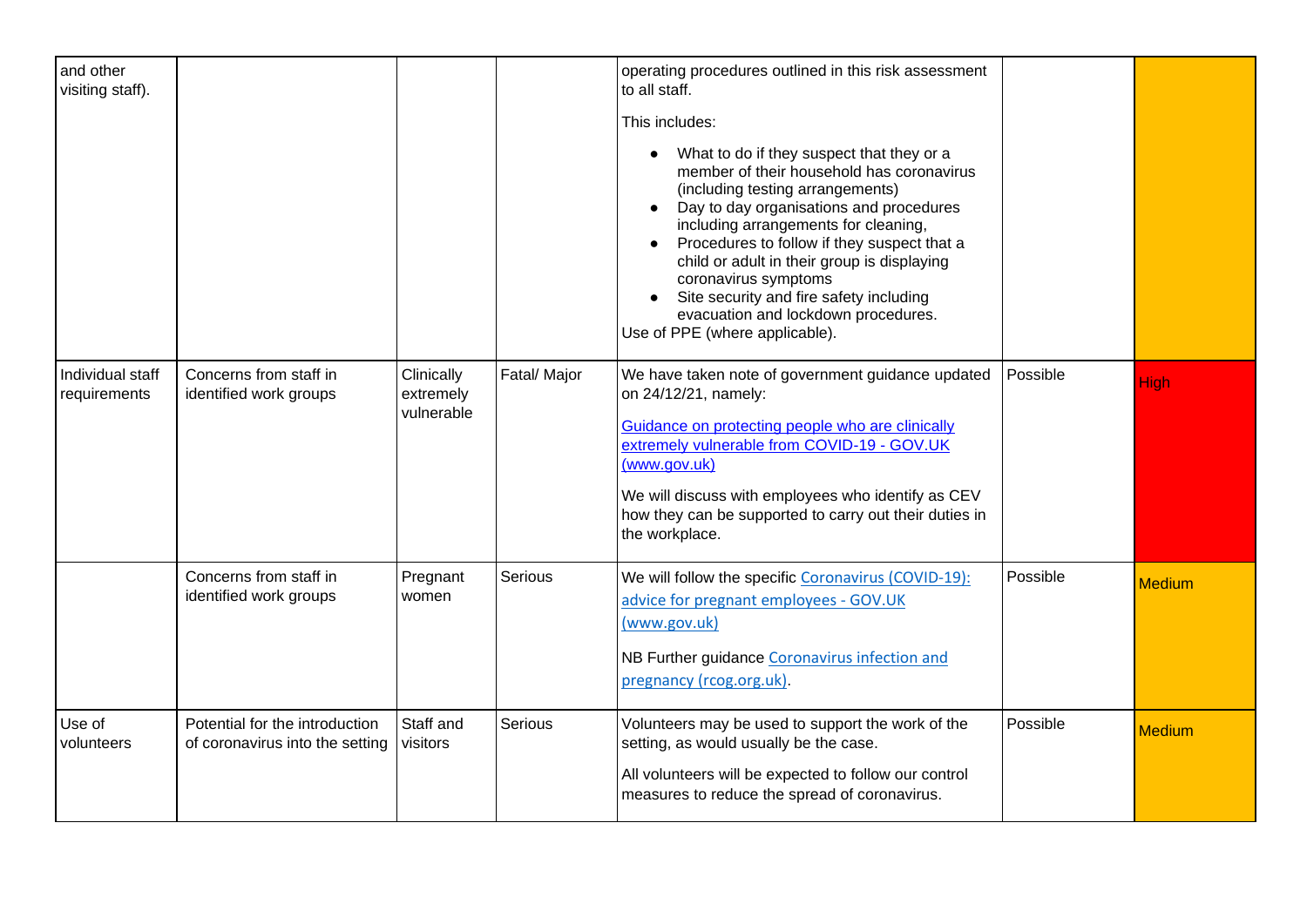|                                                                        | 8: CHILDREN'S CENTRE COMMUNITY WELLBEING                                                                        |                                                     |                 |                                                                                                                                                                                                                                                                                                                                                         |            |               |
|------------------------------------------------------------------------|-----------------------------------------------------------------------------------------------------------------|-----------------------------------------------------|-----------------|---------------------------------------------------------------------------------------------------------------------------------------------------------------------------------------------------------------------------------------------------------------------------------------------------------------------------------------------------------|------------|---------------|
| Management of<br>expectations<br>within the CC<br>setting<br>community | Anxiety within the setting's<br>community re: prevalence<br>and effectiveness of infection<br>control measures. | Service<br>users                                    | <b>Serious</b>  | Our communication with parents and pupils prior to<br>our return in September 2021 will include information<br>about the control measures within this risk<br>assessment.<br>Government guidance for parents is available at: What<br>parents and carers need to know about early years<br>providers, settings and colleges - GOV.UK<br>(www.gov.uk)    | Possible   | <b>Medium</b> |
| Community<br>medical<br>requirements                                   | Increased likelihood of<br>serious illness resulting from<br>exposure to coronavirus.                           | Extremely<br>clinically<br>vulnerable<br>(shielded) | Fatal/<br>Major | These families will be welcomed to attend their setting<br>unless they have been advised by their GP or clinician<br>not to attend.                                                                                                                                                                                                                     | Possible   | <b>High</b>   |
| 9: PROVISION OF FIRST AID                                              |                                                                                                                 |                                                     |                 |                                                                                                                                                                                                                                                                                                                                                         |            |               |
| Provision of first<br>aid                                              | Inadequate first aid treatment<br>exacerbates injury or pre-<br>existing conditions.                            | Staff &<br>service<br>users                         | Serious         | We will revert to our substantive risk assessment<br>which includes control measures to ensure that<br>suitably qualified staff are available at all times.<br>We will ensure a member of staff with a full PFA<br>certificate is on site at all times when children are<br>present, as set out in the EYFS.                                            | Improbable | Low           |
| <b>10: OFF SITE VISITS</b>                                             |                                                                                                                 |                                                     |                 |                                                                                                                                                                                                                                                                                                                                                         |            |               |
| Off site visits                                                        | Exposure to infection from<br>inadequate social distancing<br>etc                                               | Staff &<br>service<br>users                         | <b>Serious</b>  | We will undertake full and thorough risk assessments<br>in relation to all off site visits to ensure they can be<br>undertaken safely. As part of this risk assessment, we<br>will consider what control measures need to be used<br>to reduce the risk of exposure to coronavirus and<br>follow wider advice on visiting indoor and outdoor<br>venues. | Improbable | Low           |
| <b>11: SETTING RECEPTION AREAS</b>                                     |                                                                                                                 |                                                     |                 |                                                                                                                                                                                                                                                                                                                                                         |            |               |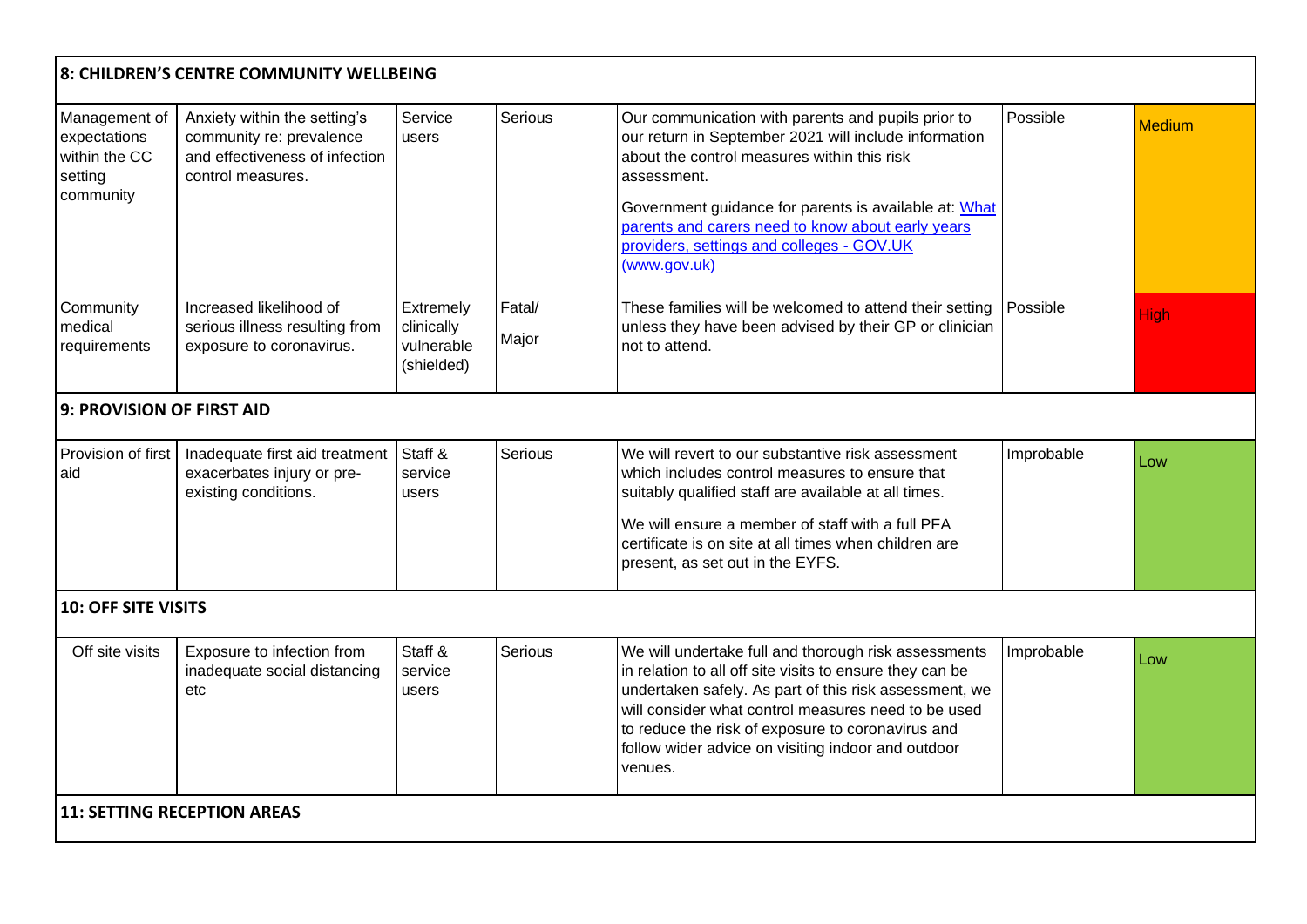| Setting<br>Reception<br>areas | Exposure to infection from<br>inadequate social distancing:<br>visitors to setting. | Staff &<br>service<br>users | Serious | Signage has been erected to advise visitors of hygiene Possible<br>protocols.<br>Staff signing in arrangements - sanitiser available to<br>clean hands after use.<br>Hand sanitiser will be provided to all persons entering<br>premises with signage to explain control measures<br>etc.                                                                                                                                                       | <b>Medium</b> |
|-------------------------------|-------------------------------------------------------------------------------------|-----------------------------|---------|-------------------------------------------------------------------------------------------------------------------------------------------------------------------------------------------------------------------------------------------------------------------------------------------------------------------------------------------------------------------------------------------------------------------------------------------------|---------------|
|                               | Violence and aggression<br>towards setting staff causes<br>injury and distress      | Staff &<br>service<br>users | Serious | We will maintain transparency and regular contact with Improbable<br>all members of the setting community.<br>Regular briefings/updates for all staff so that they are<br>aware of setting response to the COVID 19 virus and<br>can communicate consistently to those who ask.<br>Readiness to deploy the range of behaviour remedies<br>if behaviour becomes unacceptable from warning to<br>full banning from site/sect 547 warnings/action. | Low           |

# **Action plan:**

| What is the <b>Hazard</b> you<br>need to Control? (Medium<br>to high from the risk rating<br>above) | What <b>additional precautions</b> do you need to either<br>eliminate or reduce the risk to an acceptable level? | Who is responsible for<br>implementing these<br>controls? | When are these controls<br>to be implemented<br>(Date)? | When were these controls<br>implemented (Date)? |
|-----------------------------------------------------------------------------------------------------|------------------------------------------------------------------------------------------------------------------|-----------------------------------------------------------|---------------------------------------------------------|-------------------------------------------------|
| <b>Clinically extremely</b><br>vulnerable staff                                                     | No staff currently identified as CEV.<br>Regular check ins with staff and supervision.                           | <b>SLT</b>                                                | Ongoing                                                 |                                                 |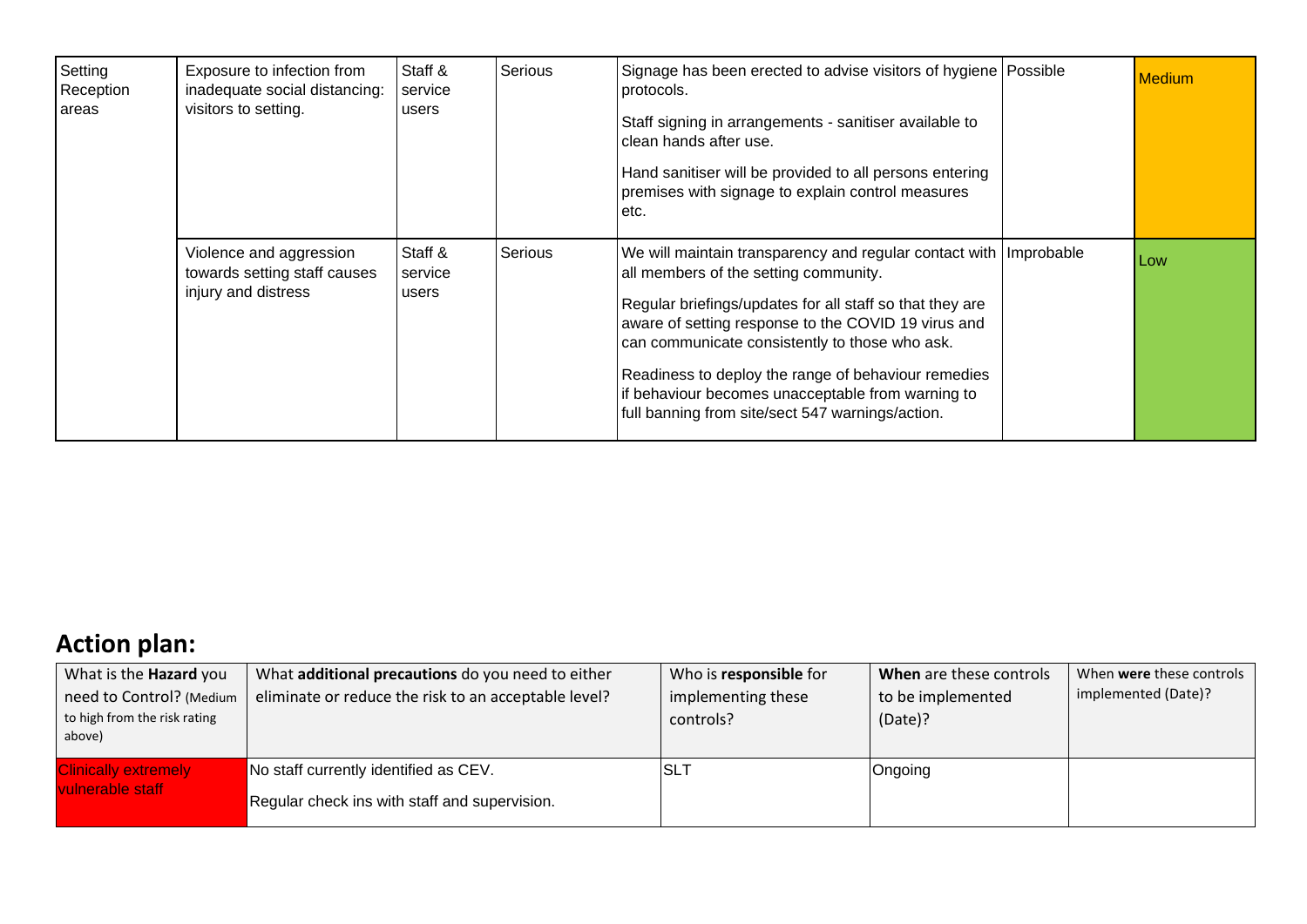| <b>Community medical</b><br>requirements                                             | Access to services will be discussed on an individual basis<br>with clinically extremely vulnerable service users.                       | Everyone  | Ongoing |               |
|--------------------------------------------------------------------------------------|------------------------------------------------------------------------------------------------------------------------------------------|-----------|---------|---------------|
| <b>Hand hygiene</b>                                                                  | Reinforce handwashing routines and remind families<br>regularly.<br>Ensure effective handwashing posters are displayed by<br>every sink. | All staff | Ongoing |               |
| <b>Respiratory hygiene</b>                                                           | Ensure catch it, kill it, bin it posters are displayed and<br>provide boxes of tissues in every room.                                    | All staff | Ongoing |               |
| <b>Exposure to the virus</b>                                                         | Follow government guidance on self-isolation and ensure<br>social distancing is enforced in the centres.                                 |           | Ongoing |               |
| Cleaning                                                                             | Maintain stringent cleaning routines and carry out regular<br>checks.<br>Store cleaning products in locked cupboards.                    | All staff | Ongoing |               |
| Inadequate ventilation                                                               | No more can be done                                                                                                                      |           |         |               |
| <b>NHS Track and trace</b>                                                           | Follow government guidelines.                                                                                                            | Everyone  | Ongoing |               |
| Contact with those<br>developing symptoms of<br>the virus during the<br>working day. | Maintain extra vigilance.                                                                                                                | Everyone  | Ongoing |               |
| Correct use of face<br>coverings                                                     | Face masks provided for all staff                                                                                                        | Everyone  | Ongoing |               |
| Correct procedure for<br>lateral flow testing                                        | Follow NHS instructions.                                                                                                                 | All staff | Ongoing | From 20/01/21 |
| Management of confirmed<br>cases                                                     | Follow government guidelines.                                                                                                            | All staff | Ongoing |               |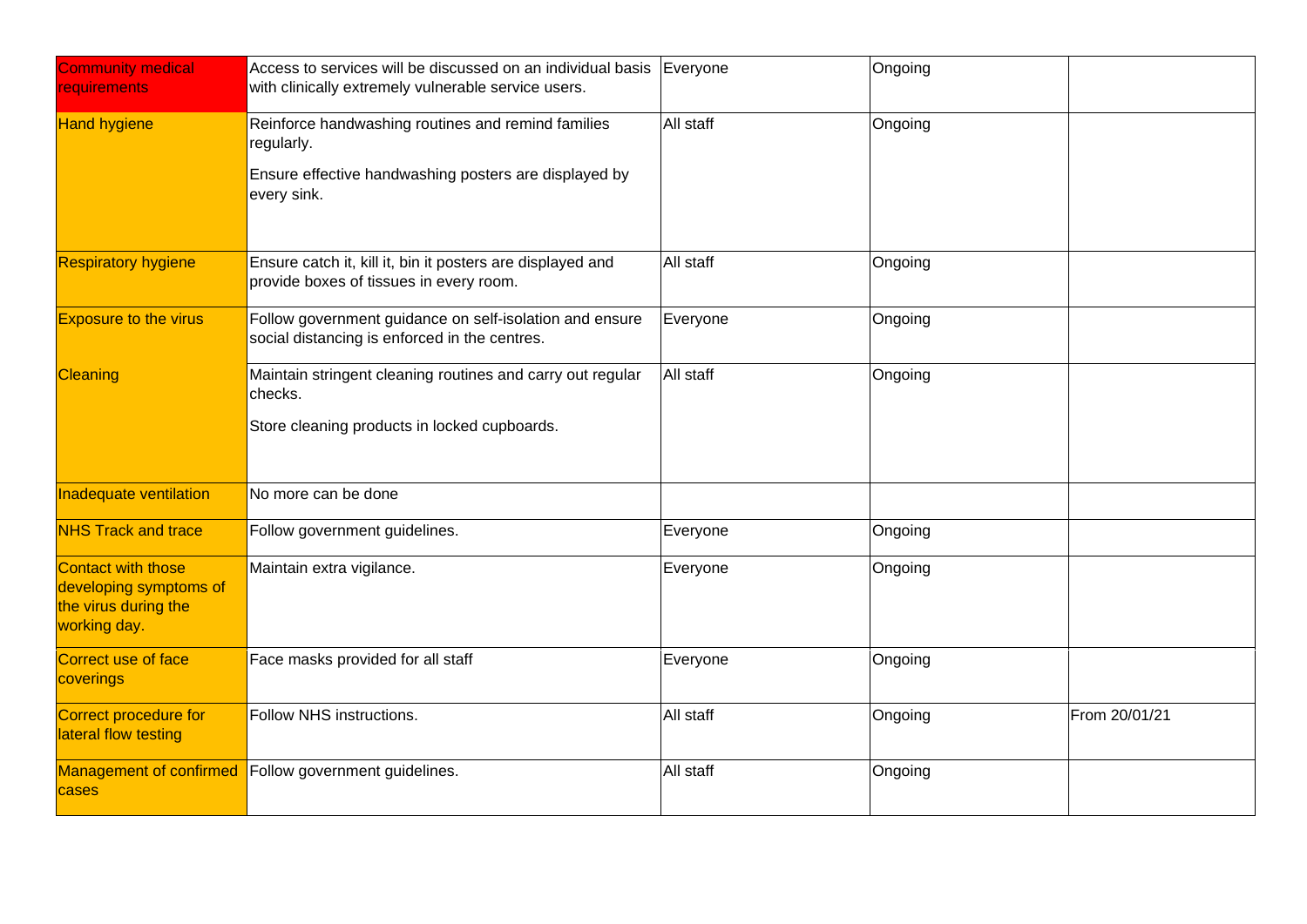| Correct disposal of face<br>masks                                                                                 | Waste bins with lids at all settings. Nappy sacks provided<br>for staff going on home visits. | Everyone   | Ongoing |            |
|-------------------------------------------------------------------------------------------------------------------|-----------------------------------------------------------------------------------------------|------------|---------|------------|
| <b>NHS Track and trace</b>                                                                                        | Follow government guidelines.                                                                 | All staff  | Ongoing |            |
| <b>Staff well being</b>                                                                                           | Staff have fortnightly check ins on an individual basis.                                      | <b>SLT</b> | Ongoing | March 2020 |
| <b>Staff training</b>                                                                                             | Continue up dating staff of any changes and offer relevant<br>training.                       | <b>SLT</b> | ongoing |            |
| Individual staff<br>requirements                                                                                  | No more can be done                                                                           |            |         |            |
| Use of volunteers                                                                                                 | No more can be done                                                                           |            |         |            |
| Management of<br>expectations within the<br><b>Children Centre</b><br>community                                   | Continue to maintain social distancing.<br>Replace any signs damaged or unreadable.           | All staff  | Ongoing |            |
| <b>Exposure to infection from</b> No more can be done<br>inadequate social<br>distancing: visitors to<br>setting. |                                                                                               |            |         |            |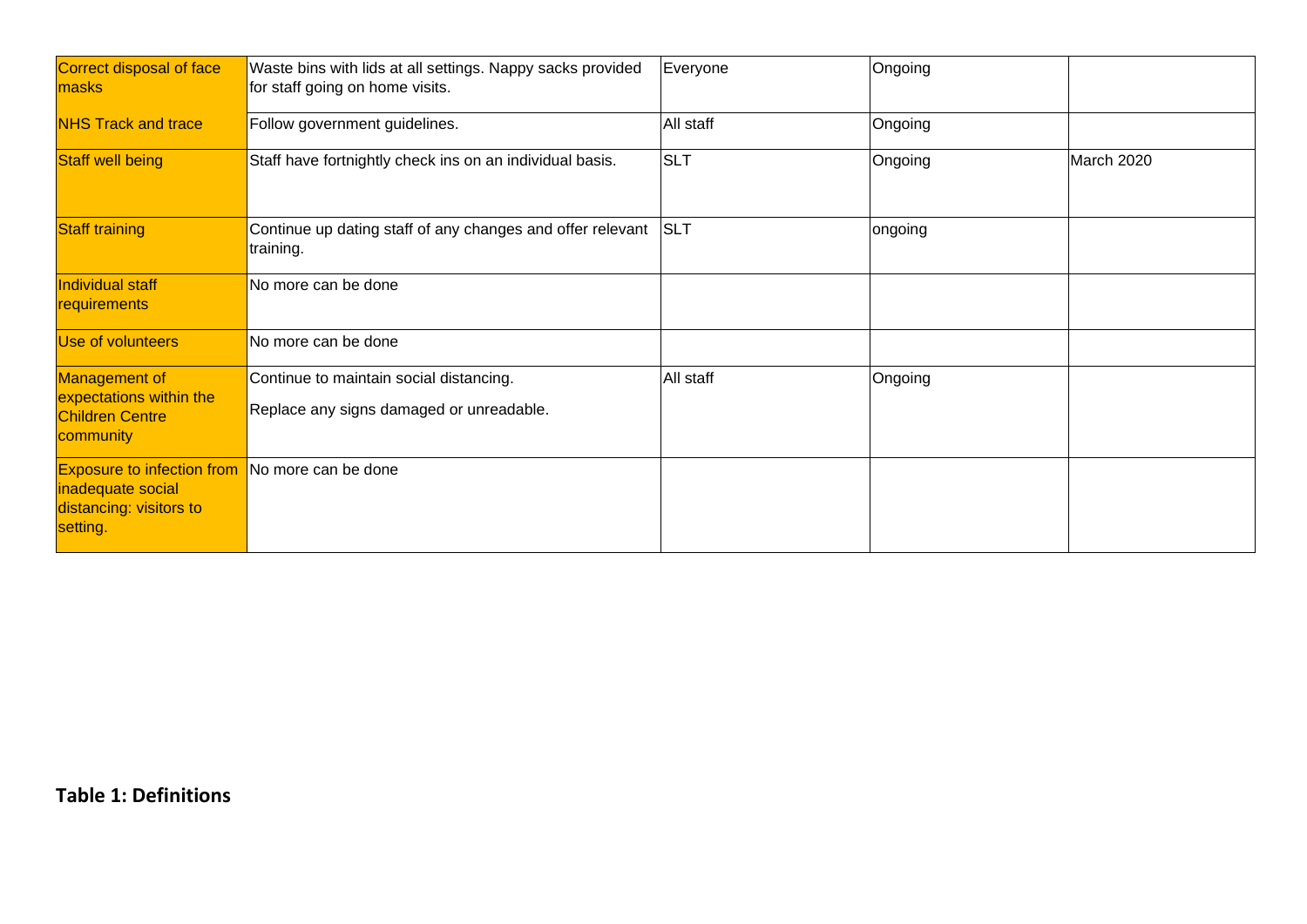| <b>Potential Severity of Harm</b> | Meaning of the harm description                                                                          | <b>Likelihood/Probability of</b><br><b>Harm</b> | Meaning of likelihood/probability         |
|-----------------------------------|----------------------------------------------------------------------------------------------------------|-------------------------------------------------|-------------------------------------------|
| <b>Fatal/Major Injury</b>         | Death, major injuries or ill health causing long term<br>disability/absence from work.                   | High (Likely/probable)                          | Occurs repeatedly/ to be<br>expected.     |
| <b>Serious Injury</b>             | Injuries or ill health causing short-term<br>disability/absences from work (over three days absence)     | Medium (possible)                               | Moderate chance/could occur<br>sometimes. |
| <b>Minor Injury</b>               | Injuries or ill health causing no significant long-term<br>effects and no significant absence from work. | Low (unlikely)                                  | Not Likely to occur                       |

### **Table 2: Risk rating matrix: Potential severity of harm + Likelihood/ probability of Harm = Risk rating**

|                           | <b>High (Likely/Probable)</b> | <b>Medium (Possible)</b> | Low (Unlikely) |
|---------------------------|-------------------------------|--------------------------|----------------|
| <b>Fatal/Major Injury</b> | <b>VERY HIGH</b>              | <b>HIGH</b>              | <b>MEDIUM</b>  |
| <b>Serious Injury</b>     | <b>HIGH</b>                   | <b>MEDIUM</b>            | <b>LOW</b>     |
| <b>Minor Injury</b>       | <b>MEDIUM</b>                 | LOW                      | LOW            |

## **Table 3: Action required: Key to ranking and what action to take**

| <b>VERY HIGH Risk</b> | STOP ACTIVITY! Take action to reassess the work/activity and apply reduction hierarchy before proceeding.                                             |  |  |
|-----------------------|-------------------------------------------------------------------------------------------------------------------------------------------------------|--|--|
| <b>HIGH Risk</b>      | Action MUST be taken as soon as possible to reduce the risks and before activity is allowed to continue.                                              |  |  |
| <b>MEDIUM Risk</b>    | Implement all additional precautions that are not unreasonably costly or troublesome within an agreed<br>timeframe. Reduce risk to a tolerable level. |  |  |